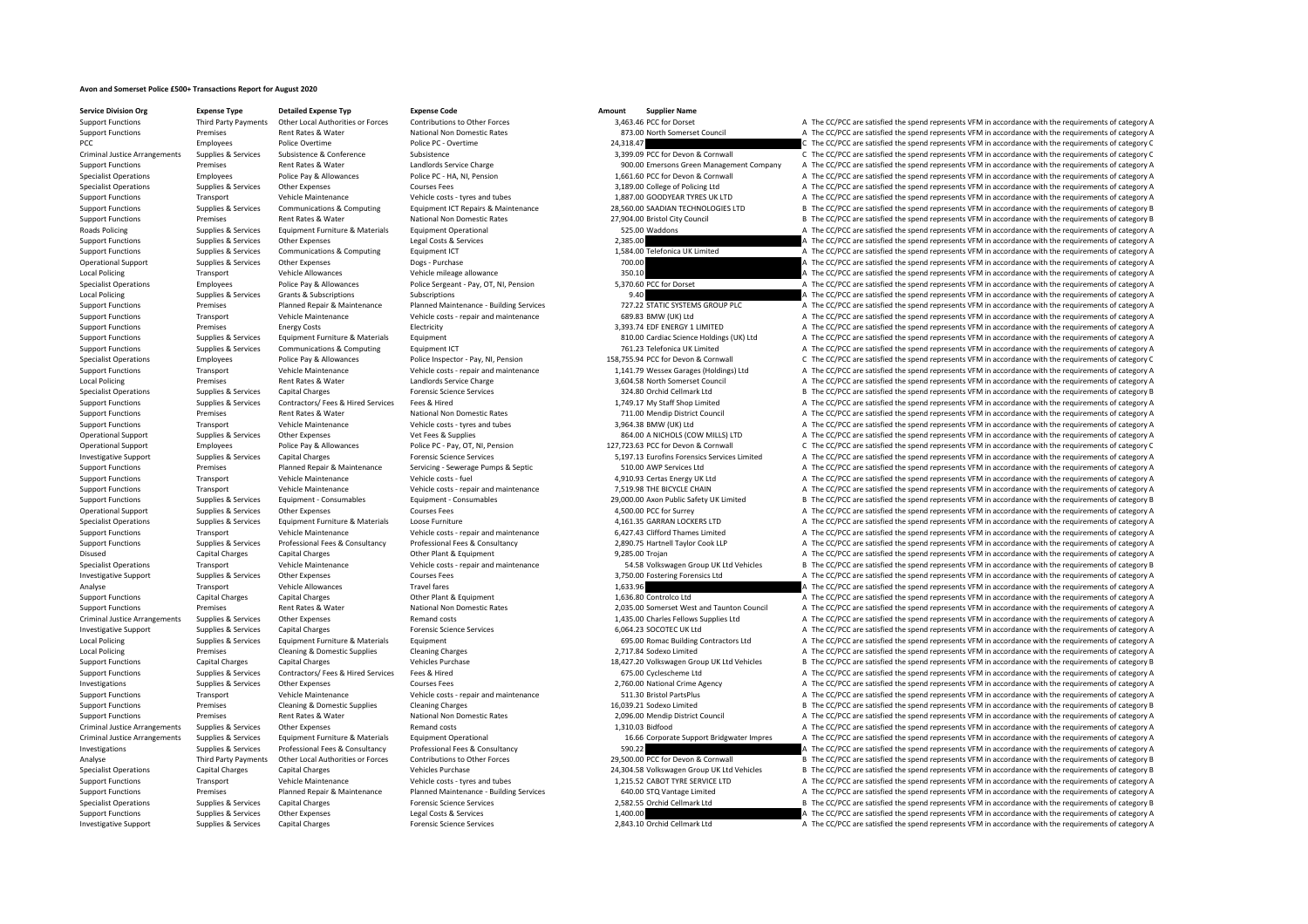Analyse Employees Police Staff Pay & Allowances Police Staff ‐ Police Pension 226,000.00 Somerset County Council C The CC/PCC are satisfied the spend represents VFM in accordance with the requirements of category C

Support Functions Transport Vehicle Maintenance Vehicle costs – tyres and tubes 690.00 GOODYEAR TYRES UK LTD A The CC/PCC are satisfied the spend represents VFM in accordance with the requirements of category A PCC EMPLOYEES POLICE STAFF PAY & Allowances Police Staff - Basic Pay 71,311.22 71,311.22 C The CC/PCC are satisfied the spend represents VFM in accordance with the requirements of category C Support Functions Supplies & Services Contractors/ Fees & Hired Services Fees & Hired A The COMPUT PRESS TREE COMPUTING LATTER CONTRACTORS TREE CONTRACTORS ARE ON THE CONTRACTORS OF THE CONTRACTORS OF THE SUPPORT SUPPORT S Specialist Operations Supplies A Service Contractors A The CC/PCC are satisfied the spend represents VFM in accordance with the requirements of category A Roads Policing Supplies Services Printing Stationery & Office Exp Postage Protage 2,021.29 3,021.29 A The CC/PCC are satisfied the spend represents VFM in accordance with the requirements of category A The Criteria Service Support Functions Supplies & Services Other Expenses Legal Costs & Services Legal Costs & Services Legal Costs & Services 2,250.00 A The CC/PCC are satisfied the spend represents VFM in accordance with the requirements of Support Functions Supplies & Services Communications & Computing Foundance CT 7,876.47 Telefonica UK Limited A The CC/PCC are satisfied the spend represents VFM in accordance with the requirements of category A Support Functions Premises Rent Rates & Water National Non Domestic Rates 508.00 Monmouthshire County Council A The CC/PCC are satisfied the spend represents VFM in accordance with the requirements of category A Support Functions Transport Vehicle Maintenance Vehicle costs – repair and maintenance 533.00 RSG ENGINEERING LTD A The CC/PCC are satisfied the spend represents VFM in accordance with the requirements of category A Support Functions Supplies & Services Grants & Subscriptions Subscriptions Subscriptions Subscriptions Subscriptions Subscriptions and the content of category A The CC/PCC are satisfied the spend represents VFM in accordan Specialist Operations Supplies & Services Subsistence Subsistence Subsistence Subsistence Subsistence Subsistence Subsistence Subsistence Subsistence Subsistence Subsistence Subsistence Subsistence Subsistence Subsistence Third Party Payments Other Local Authorities or Forces Contributions to Other Forces 36,000.00 PCC for Devon & Communal C The CC/PCC are satisfied the spend represents VFM in accordance with the requirements of category C Support Functions Transport Vehicle Maintenance Vehicle costs – tyres and tubes 724.48 CABOT TYRE SERVICE LTD A The CC/PCC are satisfied the spend represents VFM in accordance with the requirements of category A The COMENT Support Functions Supplies & Services Communications & Computing Equipment ICT Repairs & Maintenance 4,215.05 BADGER SOFTWARE LTD A The CC/PCC are satisfied the spend represents VFM in accordance with the requirements of c Support Functions Supplies & Services Communications & Computing Equipment ICT 268,716.85 PHOENIX SOFTWARE LTD C The CC/PCC are satisfied the spend represents VFM in accordance with the requirements of category C Roads Policing Supplies & Services Equipment Furniture & Materials Equip Rental/Lease Admin 1,265.76 XEROX FINANCE LTD A The CC/PCC are satisfied the spend represents VFM in accordance with the requirements of category A Support Functions Supplies & Services Other Expenses Courses Fees Samples and Courses Fees 540.00 First Class Support A The CC/PCC are satisfied the spend represents VFM in accordance with the requirements of category A Support Functions Supplies & Services Other Expenses Legal Fees 3rd Party **675.00** 675.00 A The CC/PCC are satisfied the spend represents VFM in accordance with the requirements of category A Investigative Support Supplies & Services Professional Fees & Consultancy Professional Fees & Consultancy Professional Fees & Consultancy Professional Fees & Consultancy Professional Fees & Consultancy Professional Fees & A The CC/PCC are satisfied the spend represents VEM in accordance with the requirements of category A Investigative Support Supplies & Services Professional Fees & Consultancy Professional Fees & Consultancy Professional Fees & Consultancy Professional Fees & Consultancy Professional Fees & Consultancy Professional Fees & Support Functions Premises Rent Rates & Water Rents Rents Rents Rent Rents Rent Rents And Details are a satisfied the spend represents of the requirements of category B The CC/PCC are satisfied the spend represents VFM in Supplies & Services and Equipment Furniture & Materials Equipment Cleaning & Materials and the service of the CC on the COPCC are satisfied the spend represents VFM in accordance with the requirements of category C<br>The COP Supplies & Services Supplies & Services Other Expenses Legal Costs & Services 3,000.00 A The CC/PCC are satisfied the spend represents VFM in accordance with the requirements of category A Analyse Third Party Payments Other Local Authorities or Forces Contributions to Other Forces 132,000.00 PCC for Dorset C The CC/PCC are satisfied the spend represents VFM in accordance with the requirements of category C Specialist Operations Transport Vehicle Maintenance Vehicle costs ‐ fuel Vehicle costs ‐ fuel 32.92 Corporate Support HQ Imprest A The CC/PCC are satisfied the spend represents VFM in accordance with the requirements of ca Specialist Operations Transport Vehicle Maintenance Vehicle costs – fuel Vehicle costs – fuel Vehicle costs – fuel 1,698.72 A The CC/PCC are satisfied the spend represents VFM in accordance with the requirements of categor Support Functions Supplies & Services Other Expenses Courses Fees 5,090.00 Performance Solutions Consulting Lt A The CC/PCC are satisfied the spend represents VFM in accordance with the requirements of category A Local Policing Supplies & Services Equipment Eurniture & Materials Equipment Equipment 1,323.20 SOLON SECURITY LTD A The CC/PCC are satisfied the spend represents VFM in accordance with the requirements of category A Supplies & Services Communications & Computing Equipment ICT Hardware Purch 3.480.00 Hands Free Computing Ltd A The CC/PCC are satisfied the spend represents VFM in accordance with the requirements of category A Local Policing Premises Premises Rent Rates & Water Rents Rents Rents Rents Rents Rents Rents Rents Rents Rents Rents Rents S,550.00 North Somerset Council A The CC/PCC are satisfied the spend represents VFM in accordance B The CC/PCC are satisfied the spend represents VFM in accordance with the requirements of category B Support Functions Transport Vehicle Maintenance Vehicle costs - repair and maintenance – 600.01 Bristol PartsPlus A The CC/PCC are satisfied the spend represents VFM in accordance with the requirements of category A The Cr Local Policing Supplies & Services Catering Catering Catering Catering Catering Catering Catering Catering Catering Catering Catering Supplies and Category A The CC/PCC are satisfied the spend represents VFM in accordance Support Functions Transport Vehicle Maintenance Vehicle costs - repair and maintenance G54.71 Bristol PartsPlus A The CC/PCC are satisfied the spend represents VFM in accordance with the requirements of category A Investigative Support Support Support Support Medical Fees Pathologists reports Pathologists reports 2,651.00 Dr AJ Jeffery A The CC/PCC are satisfied the spend represents VFM in accordance with the requirements of categor Support Functions Transport Vehicle Maintenance Vehicle costs – repair and maintenance Vehicle costs – repair and maintenance 1,747.81 SJ Cook & Sons Ltd A The CC/PCC are satisfied the spend represents VFM in accordance wi Company of the Chercate Company of the Chercate Chercate Chercate Chercate Chercate Chercate Chercate Chercate Chercate Chercate Sunning & Sunning & Services Chercate Chercate Chercate Chercate Chercate Chercate Chercate C Support Functions Capital Charges Capital Charges Capital Charges Capital Charges Construction & Conversion Fees 574.16 CJ Freeman & Co Ltd A The CC/PCC are satisfied the spend represents VFM in accordance with the require Support Functions Premises Premises Premises Energy Costs Energy Costs Electricity Electricity Electricity Electricity Electricity and the Support Energy 2,782.24 EDF ENERGY 1 LIMITED A The CC/PCC are satisfied the spend r A The CC/PCC are satisfied the spend represents VFM in accordance with the requirements of category A Support Functions Supplies & Services Other Expenses Courses Fees 2,555.00 College of Policing Ltd A The CC/PCC are satisfied the spend represents VFM in accordance with the requirements of category A Support Functions Supplies & Services Communications & Computing Equipment ICT 1,605.00 EE Limited A The CC/PCC are satisfied the spend represents VFM in accordance with the requirements of category A Supplies Supplies & Services Equipment Furniture & Materials Equipment Cleaning & Materials Materials and the content of the CC/PCC are satisfied the spend represents VFM in accordance with the requirements of category A c PCC Supplies & Services Subsistence Subsistence Accommodation Accommodation C The CC/PCC are satisfied the spend represents VFM in accordance with the requirements of category C PCC EMPLOYEES POLICE STAFF PAY & Allowances Police Staff - Police Pension 2016 2016 2017 202.30 C The CC/PCC are satisfied the spend represents VFM in accordance with the requirements of category C Supplies Supplies & Services Equipment Furniture & Materials Equipment Equipment and Contex Supplies and Contex Contex Contex Contex Contex Contex Contex Contex Contex Contex Contex Contex Contex Contex Contex Contex Conte Support Functions Supplies & Services Other Expenses Legal Costs & Services Legal Costs A The CODO Support Functions and represents VFM in accordance with the requirements of category A The Support Functions Transport Vehi Support Functions Transport Vehicle Maintenance Vehicle costs ‐ repair and maintenance 3,138.04 SJ Cook & Sons Ltd A The CC/PCC are satisfied the spend represents VFM in accordance with the requirements of category A Investigative Support Supplies & Services Other Expenses Courses Fees Courses Fees 1,980.00 PCC for Derbyshire A The CC/PCC are satisfied the spend represents VFM in accordance with the requirements of category A Support Functions Transport Vehicle Maintenance Vehicle costs – tyres and tubes 1,305.96 GOODYEAR TYRES UK LTD A The CC/PCC are satisfied the spend represents VFM in accordance with the requirements of category A The costs Investigative Support Supplies & Services Professional Fees & Consultancy Professional Fees & Consultancy Professional Fees & Consultancy Professional Fees & Consultancy Professional Fees & Consultancy Professional Fees & Support Functions Premises Unplanned Repair & Maintenance Reactive Maintenance - Building Services 2,041.85 Sovereign Fire & Security Ltd A The CC/PCC are satisfied the spend represents VFM in accordance with the requireme Support Functions Transport Vehicle Maintenance Vehicle costs –fuel Vehicle costs –fuel 29,556.67 Arval UK Ltd B The CC/PCC are satisfied the spend represents VFM in accordance with the requirements of category B The CC/PC Support Functions Capital Charges Capital Charges Capital Charges Other Plant & Equipment Other Plant & Equipment 4,716.00 Level Peaks Associates Limited A The CC/PCC are satisfied the spend represents VFM in accordance wi Criminal Justice Arrangements Sunnias & Services Faujument Furniture & Materials Faujument Renairs & Maintenance Sunnimate Renairs & Material Sunning Capital Colder (IIK) Itd a The CC/PCC are satisfied the spend represents Third Party Payments Other Local Authorities or Forces Contributions to Other Forces Senter Senter Senter Senter Senter Senter Senter Senter Senter Senter Depopments of category A The CC/PCC are satisfied the spend represe Premises Planned Repair & Maintenance Planned Maintenance Planned Maintenance - Building Services 1,249.66 Jackson Lift Services Ltd A The CC/PCC are satisfied the spend represents VFM in accordance with the requirements o Support Functions Supplies & Services Contractors/ Fees & Hired Fees & Hired Services Fees & Hired Services Services Fees & Hired 3,832.50 My Staff Shop Limited A The CC/PCC are satisfied the spend represents VFM in accord Support Functions Supplies & Services Contractors/ Fees & Hired Services Fees & Hired 3,915.84 My Staff Shop Limited A The CC/PCC are satisfied the spend represents VFM in accordance with the requirements of category A Support Functions Premises Planned Repair & Maintenance Estates Costs 3,563.23 Inno Fire and Security Ltd A The CC/PCC are satisfied the spend represents VFM in accordance with the requirements of category A Support Functions Transport Vehicle Maintenance Vehicle costs – repair and maintenance 4,196.00 SNAP ON DIAGNOSTICS A The CC/PCC are satisfied the spend represents VFM in accordance with the requirements of category A The Support Functions Premises Unplanned Renair & Maintenance Reactive Maintenance - Building Services 9.128.00 Avon Armour Limited A The CC/PCC are satisfied the spend represents VEM in accordance with the requirements of cat Support Functions Premises Premises Rent Rates & Water Landlords Service Charge Landlords Service Charge 1,465.23 Matthews & Goodman LLP A The CC/PCC are satisfied the spend represents VFM in accordance with the requiremen  $\overline{S}$  STO.00  $\overline{S}$  A The CC/PCC are satisfied the spend represents VFM in accordance with the requirements of category A The CC/PCC are satisfied the spend represents VFM in accordance with the requirements of categ Support Functions Supplies & Services Printing Stationery & Office Exp Postage 12.99 CLIFTON CANVAS DEVELOPMENTS LTD A The CC/PCC are satisfied the spend represents VFM in accordance with the requirements of category A PCC Supplies & Services Other Expenses Legal Costs & Services 8,897.50 A The CC/PCC are satisfied the spend represents VFM in accordance with the requirements of category A Support Functions Premises Rent Rates & Water National Non Domestic Rates 2,816.00 North Somerset Council A The CC/PCC are satisfied the spend represents VFM in accordance with the requirements of category A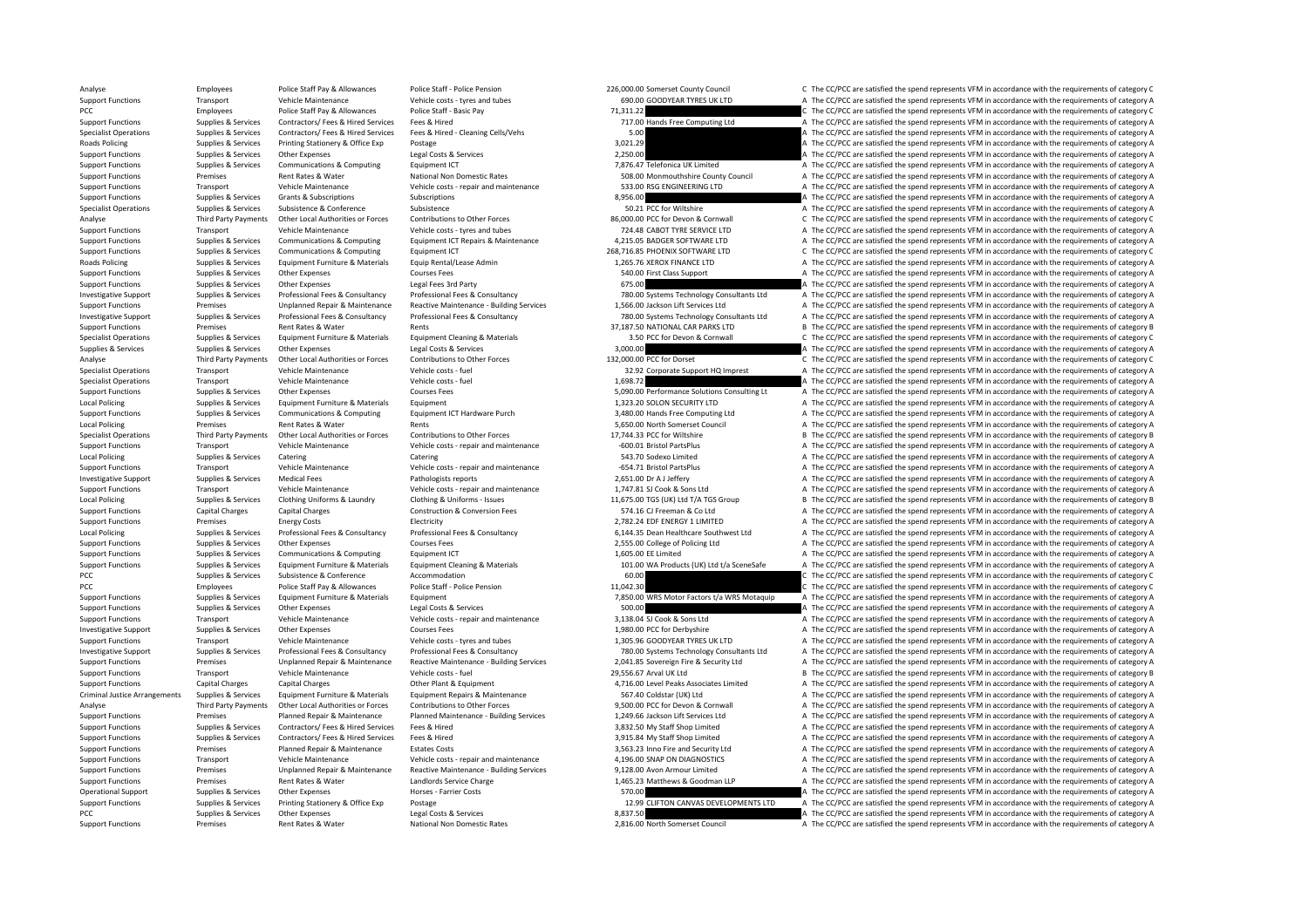Support Functions Premises Rent Rates & Water Water Charges/Sewerages a manuform of the Charges and the CC/PCC are satisfied the spend represents VFM in accordance with the requirements of category A Rads Policine School S Roads Policing Supplies & Services Printing Stationery & Office Exp Postage exp and the spend of the spend represents VFM in accordance with the requirements of category A Criminal Justice Arrangements Supplies & Services Equipment Europe Europe Equipment Europe Equipment Europe Materials Equipment Europe (States and Arrangement of category A The CC/PCC are satisfied the spend represents VFM Support Functions Transport Vehicle Hire Hire Hired Vehicle Costs Hired Vehicle Costs 1,125.00 COUNTY CARS A The CC/PCC are satisfied the spend represents VFM in accordance with the requirements of category A The CONTY CAR Premises Rent Rates & Water Water Charges/Sewerages 817.92 Western Power Distribution (SW) A The CC/PCC are satisfied the spend represents VFM in accordance with the requirements of category A Specialist Operations Employees Police Pay & Allowances Police Sergeant - Pay, OT, NI, Pension 207,200.54 PCC for Devon & Community Control Control Control Control Control Control Control Control Control Control Control Co Support Functions Premises Planned Repair & Maintenance Premises Costs 809.00 Commercial Transfer Limited A The CC/PCC are satisfied the spend represents VFM in accordance with the requirements of category A Construction & Support Functions Capital Charges Capital Charges Construction & Conversion Works 279,646.97 Midas Construction Ltd C The CC/PCC are satisfied the spend represents VFM in accordance with the requirements of category C Investigative Support Support Support Support Capital Charges Capital Charges Forensic Science Services 654.00 Orchid Cellmark Ltd A The CC/PCC are satisfied the spend represents VFM in accordance with the requirements of Specialist Operations Employees Police Pay & Allowances Police PC ‐ Pay, NI, Pension 4,741.10 PCC for Devon & Cornwall A The CC/PCC are satisfied the spend represents VFM in accordance with the requirements of category A T Specialist Operations Employees Police Pay & Allowances Police PC ‐ Pay, NI, Pension 4,734.71 PCC for Devon & Cornwall A The CC/PCC are satisfied the spend represents VFM in accordance with the requirements of category A T Sunnort Eungriposity Cumplies & Services Equipment Europhysics Equipment Renairs & Maintenance 316777 EQSTER & EREEMAN LTD 4 The CC/PCC are satisfied the spend represents VEM in accordance with the requirements of category Support Functions Premises Planned Repair & Maintenance Planned Maint - External Painting 2,626.00 AWP Services Ltd A The CC/PCC are satisfied the spend represents VFM in accordance with the requirements of category A The Analyse Employees Police Staff Pay & Allowances Staffing Agency States CM Ltd A The CC/PCC are satisfied the spend represents VFM in accordance with the requirements of category A Support of the Staff Pay & Allowance Staff Support Functions Supplies & Services Communications & Computing Equipment ICT Software Equipment ICT Software 7,210.27 PHOENIX SOFTWARE LTD A The CC/PCC are satisfied the spend represents VFM in accordance with the requir Support Functions Premises Diplanned Repair & Maintenance Reactive Maintenance - Building Services 784.00 Jackson Lift Services Ltd A The CC/PCC are satisfied the spend represents VFM in accordance with the requirements of Support Functions Premises Planned Repair & Maintenance Planned Maintenance - Building Fabric 10,935.08 Integral UK Ltd B The CC/PCC are satisfied the spend represents VFM in accordance with the requirements of category B Support Functions Supplies & Services Communications & Computing Equipment ICT 54,553.16 BT PLC 54,553.16 BT PLC C The CC/PCC are satisfied the spend represents VFM in accordance with the requirements of category C Innlann Support Functions Premises Unplanned Repair & Maintenance Responsive Maint - Electrical 2,845.00 Atkins Ltd A The CC/PCC are satisfied the spend represents VFM in accordance with the requirements of category A Support Functions Capital Charges Capital Charges Capital Charges Capital Charges Vehicles Purchase 12,273.00 Hyundai Motor Company Ltd B The CC/PCC are satisfied the spend represents VFM in accordance with the requirement A The CC/PCC are satisfied the spend represents VFM in accordance with the requirements of category A Investigative Support Supplies & Services Capital Charges Forensic Science Services A 392.70 Orchid Cellmark Ltd A The CC/PCC are satisfied the spend represents VFM in accordance with the requirements of category A Specialist Operations Transport Vehicle Allowances Travel fares Travel fares Travel fares Travel fares Travel fares and The CC/PCC for Wiltshire A The CC/PCC are satisfied the spend represents VFM in accordance with the re Supplies & Services Third Party Payments Other Local Authorities or Forces Contributions to Other Forces 123,206.33 PCC for Northumbria C The CC/PCC are satisfied the spend represents VFM in accordance with the requirement A The CC/PCC are satisfied the spend represents VFM in accordance with the requirements of category A PCC Employees Police Pay & Allowances Police PC National Insurance 16,604.60 C The CC/PC are satisfied the spend represents VFM in accordance with the requirements of category C Analyse Supplies & Services Contractors/ Fees & Hired Services Fees & Hired - Cleaning Cells/Vehs 2,100.00 Sodexo Limited A The CC/PCC are satisfied the spend represents VFM in accordance with the requirements of category Criminal Justice Arrangements Supplies & Services Other Expenses Anterapposes Remand costs 2,812.87 First West of England Ltd A The CC/PCC are satisfied the spend represents VFM in accordance with the requirements of categ B The CC/PCC are satisfied the spend represents VFM in accordance with the requirements of category B Specialist Operations Premises Cleaning & Domestic Supplies Cleaning Charges Cleaning Charges 1,162.61 Sodexo Limited B The CC/PCC are satisfied the spend represents VFM in accordance with the requirements of category B Criminal Justice Arrangements Supplies & Services Equipment Furniture & Materials Equipment Equipment 96.55 PCC for Devon & Cornwall C The CC/PCC are satisfied the spend represents VFM in accordance with the requirements o Investigative Support Supplies & Services Professional Fees & Consultancy Professional Fees & Consultancy Professional Fees & Consultancy Professional Fees & Consultancy Consultancy Support Support of A The CC/PCC are sati B The CC/PCC are satisfied the spend represents VFM in accordance with the requirements of category B Disused Supplies Services Printing Stationery & Office Exp Reprographics Reprographics Reprographics Reprographics 59,044.52 Xerox (UK) Ltd C The CC/PCC are satisfied the spend represents VFM in accordance with the require Supplies & Services Communications & Computing Foulthment ICT Repairs & Maintenance 3.172.00 ASSA ABIOY I to The TATraka A The CC/PCC are satisfied the spend represents VFM in accordance with the requirements of category A Disused Supplies & Services Printing Stationery & Office Exp Printing 4,611.58 Xerox (UK) Ltd A The CC/PCC are satisfied the spend represents VFM in accordance with the requirements of category A Support Functions Supplies & Services Communications & Computing Equipment ICT 30.00 Corporate Support HQ Imprest A The CC/PCC are satisfied the spend represents VFM in accordance with the requirements of category A Disused Supplies Services Other Expenses Legal Costs & Services Legal Costs & Services Legal Costs & Services Legal Costs & Services 1,974.00 A The CC/PCC are satisfied the spend represents VFM in accordance with the requi A. The CC/PCC are satisfied the spend represents VFM in accordance with the requirements of category A Support Functions Premises Premises Rent Rates Rent Rates National Non Domestic Rates National Non Domestic Rates 694.00 Bath & North East Somerset A The CC/PCC are satisfied the spend represents VFM in accordance with the Criminal Justice Arrangements Supplies & Services Other Expenses Remand costs Remand costs Remand costs 1,405.95 First West of England Ltd A The CC/PCC are satisfied the spend represents VFM in accordance with the requirem Support Functions Functions Computer Computer Communications Communications Computing A The CC/PCC are satisfied the spend represents VFM in accordance with the requirements of category A The CripCC are satisfied the spend on the contribution of the contribution of the contribution of the contribution of the contribution of the contribution of the contribution of the control of the control of the control of the control of the control of the Local Policing Supplies & Services Subsistence Subsistence Hospitality Hospitality 66.00 Corporate Support Bridgwater Impres A The CC/PCC are satisfied the spend represents VFM in accordance with the requirements of catego Support Functions Premises Rent Rates & Water National Non Domestic Rates 1,123.00 Mendip District Council A The CC/PCC are satisfied the spend represents VFM in accordance with the requirements of category A The CC/PCC ar Specialist Operations Supplies & Services Communications & Computing Telephone Calls 719.64 Vodafone Corporate Limited A The CC/PCC are satisfied the spend represents VFM in accordance with the requirements of category A Specialist Operations Supplies & Services Contractors/ Fees & Hired Services Fees & Hired - Cleaning Cells/Vehs 13.32 A The CC/PCC are satisfied the spend represents VFM in accordance with the requirements of category A Support Functions Premises Rent Rates & Water National Non Domestic Rates 19,712.00 North Somerset Council B The CC/PCC are satisfied the spend represents VFM in accordance with the requirements of category B In accordance Investigative Support Supplies & Services Capital Charges Capital Charges Forensic Science Services 1,557.30 Orchid Cellmark Ltd A The CC/PCC are satisfied the spend represents VFM in accordance with the requirements of ca Support Functions Supplies & Services Contractors/ Fees & Hired Services Fees & Hired 1,632.50 My Staff Shop Limited A The CC/PCC are satisfied the spend represents VFM in accordance with the requirements of category A Support Functions Capital Charges Capital Charges Vehicles Purchase Vehicles Purchase 12,273.00 Hyundai Motor Company Ltd B The CC/PCC are satisfied the spend represents VFM in accordance with the requirements of category Support Functions Supplies & Services Contractors/ Fees & Hired Services Fees & Hired Services Fees & Hired 1,832.50 My Staff Shop Limited A The CC/PCC are satisfied the spend represents VFM in accordance with the requirem Supplies & Services Printing Stationery & Office Exp Stationery Stationery 149.40 PCC for Devon & Cornwall C The CC/PCC are satisfied the spend represents VFM in accordance with the requirements of category C Support Functions Premises Rent Rates & Water National Non Domestic Rates 836.00 South Gloucestershire A The CC/PCC are satisfied the spend represents VFM in accordance with the requirements of category A Support Functions Transport Vehicle Maintenance Vehicle costs – repair and maintenance Sample and the Sample WINDSCREENS LTD A The CC/PCC are satisfied the spend represents VFM in accordance with the requirements of catego Analyse Third Party Payments Other Local Authorities or Forces Agency Payments – OLAs 5,547.00 SOMERSET COUNTY COUNCIL A The CC/PCC are satisfied the spend represents VFM in accordance with the requirements of category A T Support Vehicle Maintenance Vehicle costs fuel Vehicle costs fuel 4.42 Corporate Support Bridgwater Impres A The CC/PCC are satisfied the spend represents VFM in accordance with the requirements of category A The CC/PCC ar Support Functions Premises Premises Premises Energy Costs and Electricity Electricity Functions Electricity and Electricity and Electricity 794.88 EDF ENERGY 1 LIMITED A The CC/PCC are satisfied the spend represents VFM in Specialist Operations Supplies & Services Other Expenses Courses Fees Courses Fees 346.00 College of Policing Ltd A The CC/PCC are satisfied the spend represents VFM in accordance with the requirements of category A Support Functions Supplies & Services Other Expenses Legal Costs & Services 925.00 A The CC/PCC are satisfied the spend represents VFM in accordance with the requirements of category A Support Functions Supplies & Services Equipment Furniture & Materials Equipment Europe Equipment and the support of the CC/PCC are satisfied the spend represents VFM in accordance with the requirements of category A Supplies & Services Communications & Computing Equipment ICT Repairs & Maintenance 14,447.75 VIRGIN MEDIA PAYMENTS LTD B The CC/PCC are satisfied the spend represents VFM in accordance with the requirements of category B a Analyse Transport Vehicle Allowances Travel fares Travel fares and the Section of the CC/PCC are satisfied the spend represents VFM in accordance with the requirements of category A The Allowances and the represents VFM in Analyse Supplies A Services Other Expenses Financial Adjustments – and December 2022 PCC for Dorset A The CC/PCC are satisfied the spend represents VFM in accordance with the requirements of category A Criminal Justice Arrangements Third Party Payments Contribution Contribution Contribution Contribution Contribution Contribution Contribution A The CODO The Hampton Trust A The CC/PCC are satisfied the spend represents VFM B The CC/PCC are satisfied the spend represents VFM in accordance with the requirements of category B Support Functions Premises Rent Rates & Water National Non Domestic Rates 4,096.00 Somerset West and Taunton Council A The CC/PCC are satisfied the spend represents VFM in accordance with the requirements of category A Support Functions Supplies & Services Other Expenses Courses Fees Courses Fees 3,700.00 University of Cambridge A The CC/PCC are satisfied the spend represents VFM in accordance with the requirements of category A Investigative Support Supplies & Services Capital Charges Forensic Science Services Forensic Science Services Forensic Science Services -3,962.03 Eurofins Forensics Services Limited A The CC/PCC are satisfied the spend rep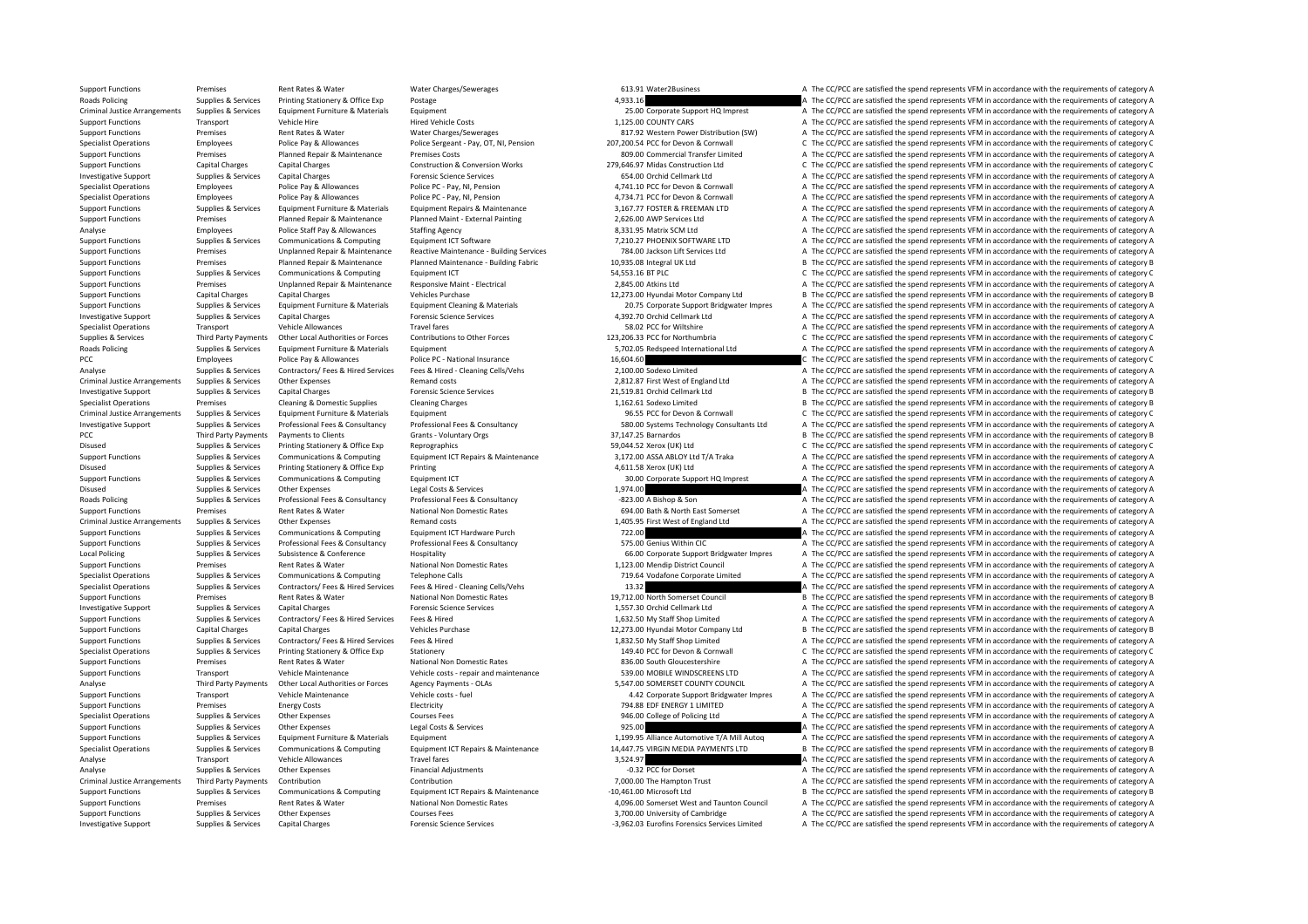Roads Policing Premises Rent Rates & Water National Non Domestic Rates and a The CC/PCC are satisfied the spend represents VFM in accordance with the requirements of category A The CC/PCC are satisfied the spend represents PCC Supplies & Services Contractors/ Fees & Hired Services Fees & Hired Services Fees & Hired Services Fees & Hired 1,250.00 A The CC/PCC are satisfied the spend represents VFM in accordance with the requirements of catego Support Functions Supplies & Services Equipment Eurniture & Materials Equipment 456.00 BOF Group Ltd A The CC/PCC are satisfied the spend represents VFM in accordance with the requirements of category A Operational Support Supplies & Services Other Expenses Vet Fees & Supplies Vet Fees & Supplies 2,694.51 B & W Equine Group Ltd A The CC/PCC are satisfied the spend represents VFM in accordance with the requirements of cate C The CC/PCC are satisfied the spend represents VFM in accordance with the requirements of category C Support Functions Supplies & Services Equipment Furniture & Materials Equipment Operational Equipment Operational<br>1999 Local Policing A The CC/PCC are satisfied the spend represents VFM in accordance with the requirements Local Policing Supplies Services Clothing Uniforms & Laundry Clothing & Uniforms - Issues and the seats of the CONCOST Dubited Tooling Solutions Ltd A The CC/PCC are satisfied the spend represents VFM in accordance with th Support Functions Employees Indirect Employee Expenses Direct Medical Intervention – 1,990.00 A The CC/PCC are satisfied the spend represents VFM in accordance with the requirements of category A Roads Policing Supplies Supplies & Services Equipment - Consumables Equipment - Consumables Equipment - Consumables Equipment - Consumables Equipment - Consumables and the CC/PCC are satisfied the spend represents VFM in a Support Functions Capital Charges Capital Charges Vehicles Purchase Vehicles Purchase 12,273.00 Hyundai Motor Company Ltd B The CC/PCC are satisfied the spend represents VFM in accordance with the requirements of category Support Functions Supplies & Services Equipment Furniture & Materials Equipment Operational Equipment Operational 1,183.48 Protect Signs A The CC/PCC are satisfied the spend represents VFM in accordance with the requiremen Support Functions Premises Rent Rates & Water National Non Domestic Rates 599.00 Bristol City Council A The CC/PCC are satisfied the spend represents VFM in accordance with the requirements of category A Support Functions Premises Rent Rates & Water Water Charges/Sewerages S.080.06 Water2Business A The CC/PCC are satisfied the spend represents VFM in accordance with the requirements of category A The Cryptocare satisfied t PCC Employees Police Pay & Allowances Police Inspector - Basic Pay 50,942.98 C The CC/PCC are satisfied the spend represents VFM in accordance with the requirements of category C Support Functions Supplies & Services Equipment - Consumables Equipment - Consumables Equipment - Consumables 595.00 GMK Ltd A The CC/PCC are satisfied the spend represents VFM in accordance with the requirements of catego Support Functions Supplies & Services Contractors/ Fees & Hired Services Fees & Hired 1999 Fees & Hired 915.83 My Staff Shop Limited A The CC/PCC are satisfied the spend represents VFM in accordance with the requirements o Support Functions Supplies & Services Other Expenses Legal Costs & Services Legal Costs & Services Legal Costs & Services 1,500.00 A The CC/PCC are satisfied the spend represents VFM in accordance with the requirements of Support Functions Premises Premises Unplanned Repair & Maintenance Reactive Maintenance - Building Services 4,185.00 Avon Armour Limited A The CC/PCC are satisfied the spend represents VFM in accordance with the requiremen Criminal Justice Arrangements Supplies & Services Capital Charges Forensic Science Services 650.00 Orchid Cellmark Ltd A The CC/PCC are satisfied the spend represents VFM in accordance with the requirements of category A Support Functions Supplies & Services Communications & Computing Equipment ICT Hardware Purch 4,000.00 4,000.00 A The CC/PCC are satisfied the spend represents VFM in accordance with the requirements of category A The COMP B. The CC/PCC are satisfied the spend represents VEM in accordance with the requirements of category B. Support Functions Premises Rent Rates & Water National Non Domestic Rates 624.00 South Gloucestershire A The CC/PCC are satisfied the spend represents VFM in accordance with the requirements of category A Support Functions Support Support Support Communications & Computing Equipment ICT Hardware Purch 545,00 Tangible Benefit Limited A The CC/PCC are satisfied the spend represents VFM in accordance with the requirements of c Criminal Justice Arrangements Supplies & Services Other Expenses Maintenance of dogs/cats Maintenance of dogs/cats 685.96 A The CC/PCC are satisfied the spend represents VFM in accordance with the requirements of category Support Functions Supplies & Services Contractors/ Fees & Hired Services Fees & Hired ‐1,207.50 My Staff Shop Limited A The CC/PCC are satisfied the spend represents VFM in accordance with the requirements of category A PCC Employees Police Pay & Allowances Police PC - Police Pension 36,965.40 26,965.40 C The CC/PC are satisfied the spend represents VFM in accordance with the requirements of category C PCC Supplies & Services Subsistence & Conference Subsistence 118.39 C The CC/PCC are satisfied the spend represents VFM in accordance with the requirements of category C Support Functions Premises Rent Rates & Water National Non Domestic Rates 1,846.00 Bath & North East Somerset A The CC/PCC are satisfied the spend represents VFM in accordance with the requirements of category A The Suppor Support Functions Transport Vehicle Workshops/Maintenance Vehicle Workshop 880.78 Trojan A The CC/PCC are satisfied the spend represents VFM in accordance with the requirements of category A PCC Third Party Payments Payments to Clients Grants - Voluntary Orgs 18,000.00 Opoka B The CC/PCC are satisfied the spend represents VFM in accordance with the requirements of category B PCC Third Party Payments Payments to Clients Category B Grants - Voluntary Orgs 27,305.83 Victim Support B The CC/PCC are satisfied the spend represents VFM in accordance with the requirements of category B Criminal Justice Arrangements Supplies & Services Medical Fees Doctors – charges for statements Doctors – charges for statements 1,975.00 A The CC/PCC are satisfied the spend represents VFM in accordance with the requireme A The CC/PCC are satisfied the spend represents VFM in accordance with the requirements of category A Support Functions Transport Vehicle Maintenance Vehicle costs - repair and maintenance 679.26 Bristol PartsPlus A The CC/PCC are satisfied the spend represents VFM in accordance with the requirements of category A The Crit Support Functions Support Printing Stationery & Office Exp Postage 2, 2000 and a Support UK Limited A The CC/PCC are satisfied the spend represents VFM in accordance with the requirements of category A Investigative Support Supplies & Services Professional Fees & Consultancy Professional Fees & Consultancy Professional Fees & Consultancy Professional Fees & Consultancy Professional Fees & Consultancy Support Support and Support Functions Premises Rent Rates & Water Landlords Service Charge 3,750.00 Avon Fire & Rescue A The CC/PCC are satisfied the spend represents VFM in accordance with the requirements of category A Operational Support Transport Vehicle Maintenance Vehicle costs - repair and maintenance 586.54 PCC for Devon & Cornwall A The CC/PCC are satisfied the spend represents VFM in accordance with the requirements of category A Support Functions Premises Energy Costs Functions Electricity (Support The CC/PCC are satisfied the spend represents VFM in accordance with the requirements of category B Specialist Operations Employees Police Pay & Allowances Police PC ‐ Pay, OT, NI, Pension Police PC - Pay, OT, NI, Pension 5,801.11 PCC for Willshire A The CC/PCC are satisfied the spend represents VFM in accordance with th Support Functions Supplies & Services Communications & Computing Equipment ICT Equipment ICT 117,094.00 BRITISH TELECOMMUNICATIONS PLC C The CC/PCC are satisfied the spend represents VFM in accordance with the requirements Support Functions Premises Unplanned Repair & Maintenance Responsive Maint - Drainage 880.07 DRA Maintenance Ltd A The CC/PCC are satisfied the spend represents VFM in accordance with the requirements of category A The Cri Support Functions Premises Rent Rates & Water National Non Domestic Rates 768.00 Mendip District Council A The CC/PCC are satisfied the spend represents VFM in accordance with the requirements of category A Support Functions Supplies & Services Other Expenses Legal Fees 3rd Party Legal Fees 3rd Party 8,154.00 A The CC/PCC are satisfied the spend represents VFM in accordance with the requirements of category A Support Functions Supplies & Services Communications & Computing Equipment ICT Consumables 3,942.00 Bechtle Direct Ltd A The CC/PCC are satisfied the spend represents VFM in accordance with the requirements of category A G Third Party Payments Payments to Clients Clients Collections Crants - Voluntary Orgs 25,000.00 Julian House 25,000.00 Julian House B The CC/PCC are satisfied the spend represents VFM in accordance with the requirements of Support Functions Premises Energy Costs Electricity Electricity A The CC/PCC are satisfied the spend represents VFM in accordance with the requirements of category A Support Functions Premises Energy Costs Gas Gas Gas Support Communications and the CC/PCC are satisfied the spend represents VFM in accordance with the requirements of category A Gas 813.75 CORONA ENERGY RETAIL 4 LTD A The Support Functions Support Functions Premiers Functions Functions Premiers Electricity 713.96 British Gas Business (Electric) A The CC/PCC are satisfied the spend represents VFM in accordance with the requirements of catego Operational Support Supplies & Services Other Expenses Vet Fees & Supplies Vet Fees & Supplies 570.14 Golden Valley Veterinary Hospital A The CC/PCC are satisfied the spend represents VFM in accordance with the requirement Support Functions Transport Vehicle Maintenance Vehicle costs ‐ repair and maintenance 1,445.00 BMW (UK) Ltd A The CC/PCC are satisfied the spend represents VFM in accordance with the requirements of category A Support Functions Premises Rent Rates & Water Rents Rents Rents Rents Rents Rents Rents Rents Rents Rents Rents Rents Rents Rents Rents Rents Rents Rents Rent Rents Rents Rents Rents Rents Rents Rents Rents Rents Rents Ren Support Functions Capital Charges Capital Charges Construction & Conversion Fees 2,850.00 Atkins Ltd A The CC/PCC are satisfied the spend represents VFM in accordance with the requirements of category A Support Functions Supplies & Services Communications & Computing Equipment ICT Hardware Purch 4,337.85 CJ Freeman & Co Ltd A The CC/PCC are satisfied the spend represents VFM in accordance with the requirements of category Investigative Support Supplies & Services Capital Charges Category A The CONCOS Capital Charges Capital Charges Forensic Science Services 6,566.43 Key Forensic Services Ltd A The CC/PCC are satisfied the spend represents V Investigative Support Supplies & Services Professional Fees & Consultancy Professional Fees & Consultancy Professional Fees & Consultancy Professional Fees & Consultancy Professional Fees & Consultancy 1,030.00 Systems Tec Support Functions Supplies Services Other Expenses Legal Costs & Services 791.66 791.66 A The CC/PC are satisfied the spend represents VFM in accordance with the requirements of category A Support Functions Premises Rent Rates & Water National Non Domestic Rates 586.00 South Somerset District Council A The CC/PCC are satisfied the spend represents VFM in accordance with the requirements of category A Support Functions Supplies & Services Contractors/ Fees & Hired Services Fees & Hired Services Fees & Hired Services Fees & Hired Services Fees & Hired Services Fees & Hired Services Fees & Hired Services Fees & Hired Serv Investigative Support Support Supplies & Services Professional Fees & Consultancy Professional Fees & Consultancy Professional Fees & Consultancy Professional Fees & Consultancy Professional Fees & Consultancy Support Supp Support Functions Premises Rent Rates & Water Water Charges/Sewerages A The CC/PCC are satisfied the spend represents VFM in accordance with the requirements of category A Support Functions Premises Rent Rates & Water National Non Domestic Rates 46,592.00 Bath & North East Somerset B The CC/PCC are satisfied the spend represents VFM in accordance with the requirements of category B Vehicle M Support Functions Transport Vehicle Maintenance Vehicle costs ‐ repair and maintenance 641.89 SAMPSON COMMERCIALS LTD A The CC/PCC are satisfied the spend represents VFM in accordance with the requirements of category A Criminal lustice Arrangements Supplies & Services Professional Fees & Consultancy Professional Fees & Consultancy Professional Fees & Consultancy Professional Fees & Consultancy 2.587.50 Havs Specialist Becruitment Itd A T Support Functions Premises Planned Repair & Maintenance Planned Maintenance - Building Services 644.00 STQ Vantage Limited A The CC/PCC are satisfied the spend represents VFM in accordance with the requirements of category A The CC/PCC are satisfied the spend represents VFM in accordance with the requirements of category A Support Functions Premises Rent Rates & Water National Non Domestic Rates 78,336.00 Sedgemoor District Council C The CC/PCC are satisfied the spend represents VFM in accordance with the requirements of category C Support Functions Supplies & Services Equipment Eurniture & Materials Equipment Furniture & Materials Equipment 769.91 CPC 769.91 CPC A The CC/PCC are satisfied the spend represents VFM in accordance with the requirements Support Functions Supplies & Services Communications & Computing Equipment ICT Hardware Purch 1,320.60 A The CC/PCC are satisfied the spend represents VFM in accordance with the requirements of category A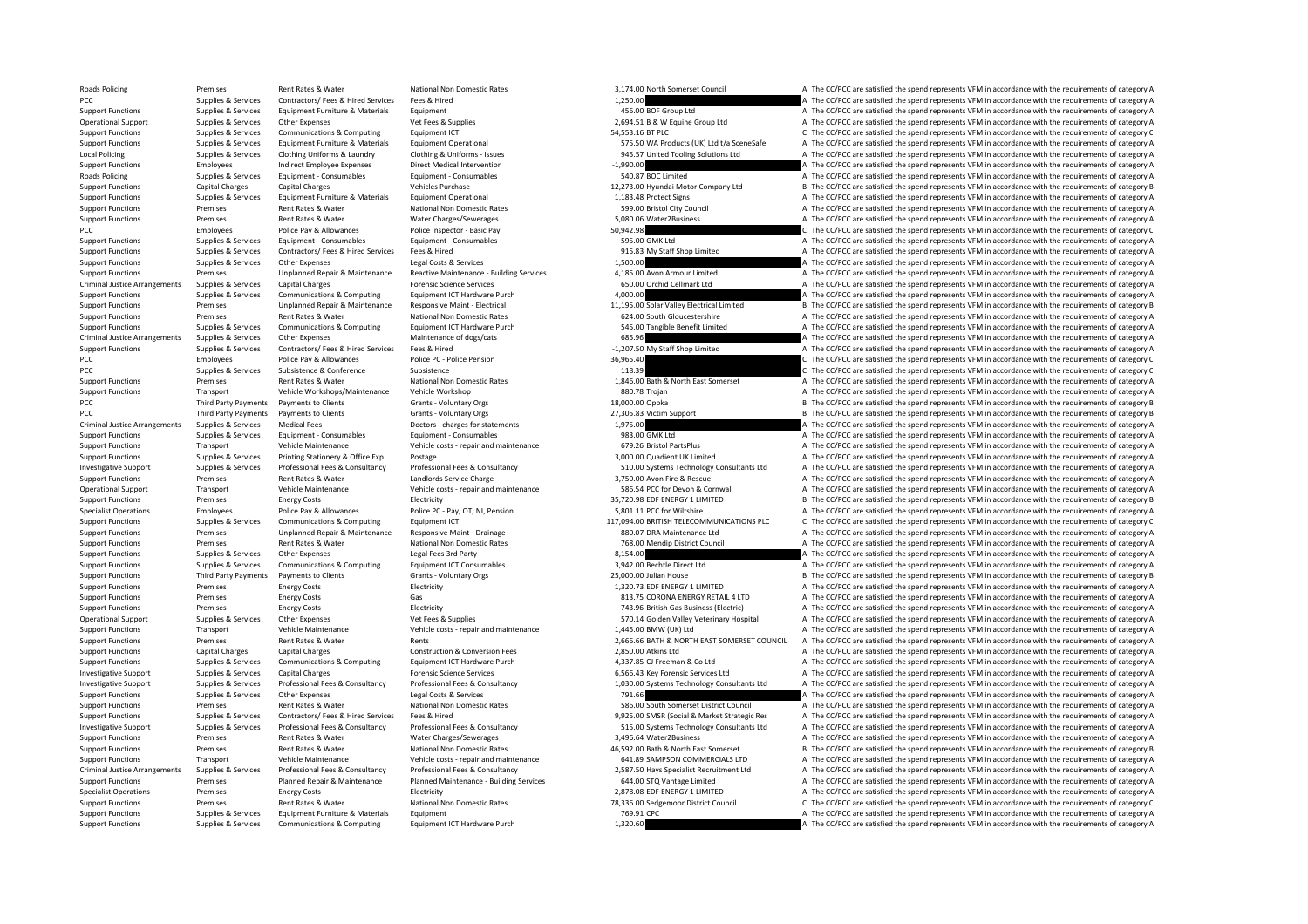Investigative Support Supplies & Services Capital Charges Forensic Science Services Forensic Science Services Ltd A The CC/PCC are satisfied the spend represents VFM in accordance with the requirements of category A

Supplies & Services Professional Fees & Consultancy Professional Fees & Consultancy Professional Fees & Consultancy Professional Fees & Consultancy Professional Fees & Consultancy Professional Fees & Consultancy 1,600.00 E Investigative Support Supplies & Services Capital Charges Forensic Science Services Forensic Science Services<br>
Support Support Support Support of Computing Science Services Computing Foundment ICT Repairs & Maintenance 30. Support Functions Supplies & Services Communications & Computing Equipment ICT Repairs & Maintenance 30.24 Corporate Support Bridgwater Impres A The CC/PCC are satisfied the spend represents VFM in accordance with the requ Transport Vehicle Maintenance Vehicle costs ‐ tyres and tubes 536.80 CABOT TYRE SERVICE LTD A The CC/PCC are satisfied the spend represents VFM in accordance with the requirements of category A

## Support Functions Supplies & Services Equipment - Consumables Equipment - Consumables Equipment - Consumables Equipment - Consumables Equipment - Consumables 1,672.00 Sykes Global Services Ltd A The CC/PCC are satisfied th Support Functions Premises Premises Energy Costs Energy Costs Electricity Electricity Electricity and the Support ENERGY 1 LIMITED A The CC/PCC are satisfied the spend represents VFM in accordance with the requirements of Support Functions Premises Rent Rates & Water Rents Rents Rents Rents Rents Rents Rents Rents Rents Rents Rent Rents Rents Rents Rents Rents Rents Rents Rents Rents Rents Rents Rents Rents Rents Rents Rents Rents Rents Ren Support Functions Supplies & Services Other Expenses Legal Costs & Services 650.00 A The CC/PCC are satisfied the spend represents VFM in accordance with the requirements of category A Support Functions Premises Planned Repair & Maintenance Grounds Maintenance Grounds Maintenance 780.87 PLANT CARE INTERIORSCAPES A The CC/PCC are satisfied the spend represents VFM in accordance with the requirements of ca Specialist Operations Employees Police Pay & Allowances Police Inspector - Pay, NI, Pension 6,631.95 PCC for Wiltshire A The CC/PCC are satisfied the spend represents VFM in accordance with the requirements of category A D Criminal Justice Arrangements Employees Police Pay & Allowances Police Sergeant - Pay, OT, NI, Pension & HA 141,133.56 PCC for Devon & Cornwall CTHE CC/PCC are satisfied the spend represents VFM in accordance with the requ Support Functions Supplies & Services Communications & Computing Equipment ICT Equipment ICT 3,995.00 A The CC/PCC are satisfied the spend represents VFM in accordance with the requirements of category A The Support Functi Support Functions Supplies & Services Medical Fees Drugs & Medical Requisites Drugs A The CC/PCC are satisfied the spend represents VFM in accordance with the requirements of category A Specialist Operations Supplies & Services Communications & Computing Equipment ICT 163.99 163.99 A The CC/PCC are satisfied the spend represents VFM in accordance with the requirements of category A Support Functions Employees Indirect Employee Expenses Direct Medical Intervention 15,500.17 10 15,500.17 B The CC/PCC are satisfied the spend represents VFM in accordance with the requirements of category B Specialist Operations Employees Police Pay & Allowances Police PC ‐ Pay, OT, NI 4,416,46 PCC for Wiltshire A The CC/PCC are satisfied the spend represents VFM in accordance with the requirements of category A Criminal Justice Arrangements Supplies & Services Other Expenses Courses Fees 675.00 Child Rescue Coalition EU A The CC/PCC are satisfied the spend represents VFM in accordance with the requirements of category A The Crimi Support Functions Supporters Services Contractors/ Fees & Hired Services Fees & Hired Services Fees & Hired Services Fees & Hired Services Fees & Hired Services Fees & Hired Services Fees & Hired Services Services Pees & H Support Functions Transport Vehicle Maintenance Vehicle costs – repair and maintenance 2,533.80 SJ Cook & Sons Ltd A The CC/PCC are satisfied the spend represents VFM in accordance with the requirements of category A The C A The CC/PCC are satisfied the spend represents VEM in accordance with the requirements of category A Support Functions Supplies & Services Professional Fees & Consultancy Professional Fees & Consultancy Professional Fees & Consultancy Professional Fees & Consultancy Professional Fees & Consultancy Professional Fees & Cons Support Functions Supplies & Services Communications & Computing Equipment ICT 16,062.39 BRITISH TELECOMMUNICATIONS PLC B The CC/PCC are satisfied the spend represents VFM in accordance with the requirements of category B Specialist Operations Premises Premises Rent Rates & Water Landlords Service Charge Landlords Service Charge 1,950.99 National Crime Agency A The CC/PCC are satisfied the spend represents VFM in accordance with the require C The CC/PCC are satisfied the spend represents VFM in accordance with the requirements of category C Criminal Justice Arrangements Supplies & Services Other Expenses Remand costs a Remand costs a The CC/21 Bidfood A The CC/PCC are satisfied the spend represents VFM in accordance with the requirements of category A Supplies & Services Clothing Uniforms & Laundry Clothing & Uniforms - Issues 75.241.50 TGS (UK) Ltd T/A TGS Group C The CC/PCC are satisfied the spend represents VFM in accordance with the requirements of category C Support Functions Premises Premises Rent Rates Rent Rates National Non Domestic Rates National Non Domestic Rates 73,216.00 North Somerset Council C The CC/PCC are satisfied the spend represents VFM in accordance with the A The CC/PCC are satisfied the spend represents VFM in accordance with the requirements of category A Support Functions Supplies & Services Clothing Uniforms & Laundry Clothing & Uniforms - Issues 945.57 United Tooling Solutions Ltd A The CC/PCC are satisfied the spend represents VFM in accordance with the requirements of Disused Premises Rent Rates & Water National Non Domestic Rates 1,048.00 Sedgemoor District Council A The CC/PCC are satisfied the spend represents VFM in accordance with the requirements of category A Support Functions Premises Rent Rates & Water Mational Non Domestic Rates 2,944.00 South Gloucestershire A The CC/PCC are satisfied the spend represents VFM in accordance with the requirements of category A Create A The Su C The CC/PCC are satisfied the spend represents VFM in accordance with the requirements of category C Support Functions Supplies & Services Other Expenses Legal Costs & Services Legal Costs & Services Legal Costs & Services 137.64 A The CC/PCC are satisfied the spend represents VFM in accordance with the requirements of ca Support Functions Supplies & Services Communications & Computing Faultoment ICT 2,580.00 Telefonica UK Limited A The CC/PCC are satisfied the spend represents VFM in accordance with the requirements of category A PCC Third Party Payments Payments to Clients Chants Voluntary Orgs Grants Voluntary Orgs 18,683.96 Swan Advocacy Network B The CC/PCC are satisfied the spend represents VFM in accordance with the requirements of category B Investigative Support Supplies & Services Professional Fees & Consultancy Professional Fees & Consultancy Professional Fees & Consultancy Professional Fees & Consultancy Professional Fees & Consultancy Accordance with the Operational Support Supplies & Services Other Expenses Vet Fees & Supplies Vet Fees & Supplies Vet Fees & Supplies Vet Fees & Supplies 2,686.92 Quantock Veterinary Hospital Ltd A The CC/PCC are satisfied the spend represen Support Functions Transport Vehicle Maintenance Vehicle costs ‐ repair and maintenance 1,903.56 BRISTOL STREET MOTORS A The CC/PCC are satisfied the spend represents VFM in accordance with the requirements of category A Support Functions Premises Rent Rates & Water National Non Domestic Rates 1,747.00 North Somerset Council A The CC/PCC are satisfied the spend represents VFM in accordance with the requirements of category A The CC/PCC are Support Functions Premises Premises Energy Costs Energy Costs Electricity Electricity Electricity 552.65 EDF ENERGY 1 LIMITED A The CC/PCC are satisfied the spend represents VFM in accordance with the requirements of categ Medical Fees<br>
Doctors - call out fees<br>
Pother and Taunton Council a The CC/PCC are satisfied the spend represents VFM in accordance with the requirements of category C<br>
Rent Rates & Water Mathematics of category Category C Support Functions Premises Rent Rates & Water National Non Domestic Rates 1,472.00 Somerset West and Taunton Council A The CC/PCC are satisfied the spend represents VFM in accordance with the requirements of category A Local Policing Supplies & Services Clothing Uniforms & Laundry Clothing & Uniforms - Issues –945.57 Ultimate Tools Ltd A The CC/PCC are satisfied the spend represents VFM in accordance with the requirements of category A Support Functions Capital Charges Capital Charges Capital Charges Capital Charges Capital Charges Capital Charges Capital Charges Vehicles Purchase Vehicles Purchase Vehicles Purchase 12,273.00 Hyundai Motor Company Ltd B Employees Police Pay & Allowances Police PC - Pay, OT, NI, Pension & HA 566,772.49 PCC for Devon & Cornwall C The CC/PCC are satisfied the spend represents VFM in accordance with the requirements of category C Support Functions Premises Rent Rates & Water Hire of Accommodation Hire of Accommodation 2,248.00 Corporate Support HQ Imprest A The CC/PCC are satisfied the spend represents VFM in accordance with the requirements of cat Investigative Support Supplies & Services Capital Charges Forensic Science Services Forensic Science Services 3,382.32 Orchid Cellmark Ltd A The CC/PCC are satisfied the spend represents VFM in accordance with the requirem Support Functions Support Support Support Support Support Support Support Support Support of catagory A Catagory A Catagory A Catagory A Catagory A Catagory A Catagory A Catagory A Catagory A Catagory A Catagory A Catagory Supplies & Services Contractors/ Fees & Hired Services Fees & Hired - Cleaning Cells/Vehs 17.00 Corporate Support HQ Imprest A The CC/PCC are satisfied the spend represents VFM in accordance with the requirements of catego Roads Policing Supplies & Services Equipment Furniture & Materials Equipment Operational exercised the materials and the COSC33 Redspeed International Ltd A The CC/PCC are satisfied the spend represents VFM in accordance w Specialist Operations Supplies & Services Contractors/ Fees & Hired Fees & Hired 995.00 Talking Menopause Ltd A The CC/PCC are satisfied the spend represents VFM in accordance with the requirements of category A The contra PCC Transport Vehicle Allowances Travel fares Travel fares 1,061.95 C The CC/PCC are satisfied the spend represents VFM in accordance with the requirements of category C Support Functions Capital Charges Capital Charges Capital Charges ICT Equipment Purchase 179.53 Glide Student & Residential Ltd A The CC/PCC are satisfied the spend represents VFM in accordance with the requirements of cat Support Functions Premises Premises Rent Rates & Water Rents Rents Rents Rents Rents Rents Rents Rents Rents Rents Rents Rents and a The CC/PCC are satisfied the spend represents VFM in accordance with the requirements of Supplies & Services Professional Fees & Consultancy Professional Fees & Consultancy Professional Fees & Consultancy Professional Fees & Consultancy 2006.42 OH Medical Recruitment Limited A The CC/PCC are satisfied the spen PCC Employees Police Pay & Allowances Police Inspector • National Insurance 6,069.34 C The CC/PC are satisfied the spend represents VFM in accordance with the requirements of category C Support Functions Supplies & Services Medical Fees Drugs & Medical Requisites 1,009.70 Midland Pathology Services Ltd A The CC/PCC are satisfied the spend represents VFM in accordance with the requirements of category A CH Support Functions Capital Charges Capital Charges Capital Charges ICT Equipment Purchase 161,976.00 Sepura Ltd C The CC/PCC are satisfied the spend represents VFM in accordance with the requirements of category C Support Functions Supplies & Services Printing Stationery & Office Exp Postage 894.61 B Postage 894.61 A The CC/PCC are satisfied the spend represents VFM in accordance with the requirements of category A Support Functions Supplies & Services Communications & Computing Equipment ICT 821.75 Telefonica UK Limited A The CC/PCC are satisfied the spend represents VFM in accordance with the requirements of category A Support Functions Transport Vehicle Maintenance Vehicle costs ‐ repair and maintenance 1,722.45 SJ Cook & Sons Ltd A The CC/PCC are satisfied the spend represents VFM in accordance with the requirements of category A Support Functions Supplies & Services Communications & Computing Equipment ICT 2,620.00 Telefonica UK Limited A The CC/PCC are satisfied the spend represents VFM in accordance with the requirements of category A The Crippo Support Functions Supplies & Services Equipment Eurniture & Materials Equipment 11.00 Corporate Support HQ Imprest A The CC/PCC are satisfied the spend represents VFM in accordance with the requirements of category A Support Functions Premises Rent Rates & Water Mational Non Domestic Rates 1,534.00 South Gloucestershire A The CC/PCC are satisfied the spend represents VFM in accordance with the requirements of category A The Analyse Emp C The CC/PCC are satisfied the spend represents VFM in accordance with the requirements of category C Specialist Operations Premises Cleaning & Domestic Supplies Cleaning Charges Cleaning Charges Cleaning Charges Cleaning Charges Cleaning Charges Cleaning Charges Cleaning Charges Cleaning Charges 1,535.00 Sodexo Limited B Support Functions Supplies & Services Other Expenses Financial Adjustments Financial Adjustments **Financial Adjustments** A The CC/PCC are satisfied the spend represents VFM in accordance with the requirements of category A Specialist Operations Transport Vehicle Maintenance Vehicle costs ‐ repair and maintenance 42.49 42.49 A The CC/PCC are satisfied the spend represents VFM in accordance with the requirements of category A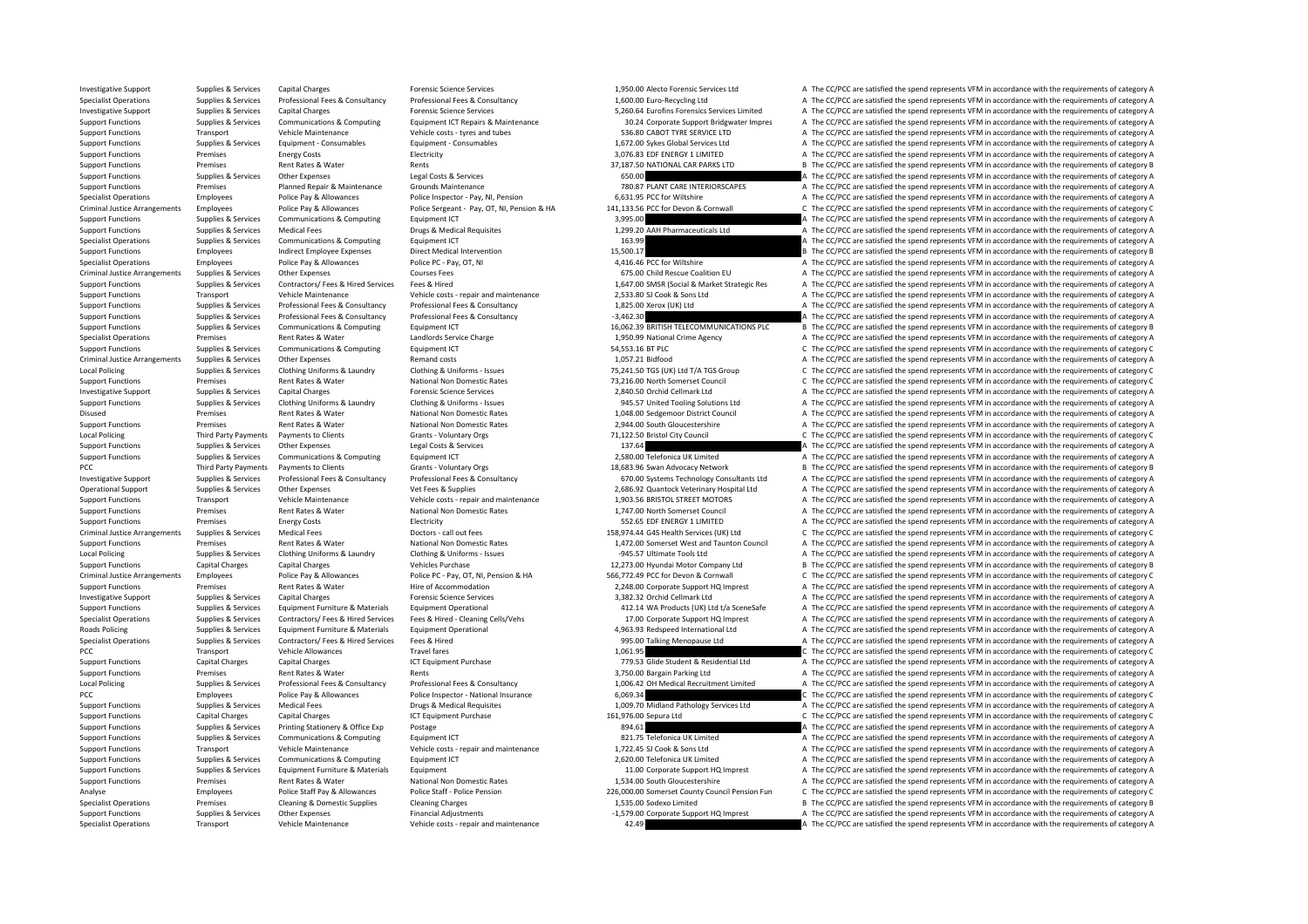Support Functions Supplies & Services Communications & Computing Equipment ICT Software Equipment ICT Software 14,106.53 Orange Cyberdefense UK Limited B The CC/PCC are satisfied the spend represents VFM in accordance with Support Functions Premises Rent Rates & Water National Non Domestic Rates 549.00 South Somerset District Council A The CC/PCC are satisfied the spend represents VFM in accordance with the requirements of category A Specialist Operations Supplies & Services Contractors/ Fees & Hired Services Fees & Hired Services Fees & Hired Services Fees & Hired A The CC/PCC are satisfied the spend represents VFM in accordance with the requirements Operational Support Support Supplies & Services Equipment Furniture & Materials Equipment Operational exceptional<br>Support Functions Premises Rent Rates & Water Rents Rents Rents Rents Rents Rents Rents Rents Rents Rents Re Premises Rent Rates & Water Rents Rents Rents Rents Rents Rents Rents Rents Rents Rents Rent Rates Rents Rents Rents Rents Rents Rents Rents Rents Rents Rents Rents Rents Rents Rents Rents Rents Rents Rents Rents Rents Ren Support Functions Supplies & Services Communications & Computing Telephone Calls a Telephone Calls 2,838.36 Onecom Limited A The CC/PCC are satisfied the spend represents VFM in accordance with the requirements of category Specialist Operations Employees Police Pay & Allowances Police PC - Pay, NI, Pension 4,741.10 PCC for Devon & Cornwall A The CC/PCC are satisfied the spend represents VFM in accordance with the requirements of category A T Support Functions Supplies & Services Contractors/ Fees & Hired Fees & Hired Services Fees & Hired Services Fees & Hired A The CC/PCC are satisfied the spend represents VFM in accordance with the requirements of category A Support Functions Transport Vehicle Maintenance Vehicle costs ‐ repair and maintenance S44.85 Staceys Motors A The CC/PCC are satisfied the spend represents VFM in accordance with the requirements of category A Investigations Third Party Payments Other Local Authorities or Forces Safeguarding Boards Contribution 14,910.00 Bath & North East Somerset Council <sup>B</sup> The CC/PCC are satisfied the spend represents VFM in accordance with the requirements of category B Support Functions Supplies & Services Equipment Furniture & Materials Loose Furniture Loose Furniture and the Second CARRAN LOCKERS LTD A The CC/PCC are satisfied the spend represents VFM in accordance with the requirement Support Functions Premises Energy Costs Electricity Electricity 2,042.30 EDF ENERGY 1 LIMITED A The CC/PCC are satisfied the spend represents VFM in accordance with the requirements of category A Criminal Justice Arrangements Supplies & Services Other Expenses Remand costs 815.50 Charles Fellows Supplies Ltd A The CC/PCC are satisfied the spend represents VFM in accordance with the requirements of category A Supplies & Services Communications & Computing Equipment ICT Hardware Purch 2,177.50 Tangible Benefit Limited A The CC/PCC are satisfied the spend represents VFM in accordance with the requirements of category A Support Functions Supplies & Services Other Expenses Legal Costs & Services Services 500.00 A The CC/PCC are satisfied the spend represents VFM in accordance with the requirements of category A Support Employees Indirect Employee Expenses Inter Authority Adj 1974 Reorg 12,862.06 PCC for Gloucestershire B The CC/PCC are satisfied the spend represents VFM in accordance with the requirements of category B Support Functions Premises Unplanned Repair & Maintenance Responsive Maint – Roofs 2,223.59 DRA Maintenance Ltd A The CC/PCC are satisfied the spend represents VFM in accordance with the requirements of category A The Crim Support Functions Supplies & Services Foujoment Furniture & Materials Foujoment 1,095.00 HMG Water Solutions Limited A The CC/PCC are satisfied the spend represents VFM in accordance with the requirements of category A Local Policing Supplies & Services Equipment Furniture & Materials Equipment Equipment 9,039.10 Banner Group Limited A The CC/PCC are satisfied the spend represents VFM in accordance with the requirements of category A Investigative Support Supplies & Services Capital Charges Category B The CONCO are satisfied the spend represents VFM in accordance with the requirements of category B The CONCO are satisfied the spend represents VFM in ac A The CC/PCC are satisfied the spend represents VEM in accordance with the requirements of category A Criminal lustice Arrangements Employees Police Pay & Allowances Police Inspector - Pay NL Pension 69.202.25 PCC for Devon & Cornwall C. The CC/PCC are satisfied the spend represents VEM in accordance with the requirements Support Functions Support & Services Communications & Computing Equipment ICT Repairs & Maintenance 3.936.00 Pomerov IT Solutions UK Limited A The CC/PCC are satisfied the spend represents VFM in accordance with the requir Criminal Justice Arrangements Supplies & Services Professional Fees & Consultancy Professional Fees & Consultancy Professional Fees & Consultancy Professional Fees & Consultancy Professional Fees & Consultancy Professional A The CC/PCC are satisfied the spend represents VFM in accordance with the requirements of category A Supplies Services Equipment Furniture & Materials Equipment Surveillance 2,472.20 Sonic Communications (INT) Ltd A The CC/PCC are satisfied the spend represents VFM in accordance with the requirements of category A Supplies & Services Communications & Computing Equipment ICT Repairs & Maintenance 1.941.00 Sonic Communications (INT) Ltd A The CC/PCC are satisfied the spend represents VFM in accordance with the requirements of category Support Functions Premises Cleaning & Domestic Supplies Cleaning Charges Cleaning Charges Cleaning Charges 15,826.92 Sodexo Limited B The CC/PCC are satisfied the spend represents VFM in accordance with the requirements of A The CC/PCC are satisfied the spend represents VFM in accordance with the requirements of category A Support Functions Premises Energy Costs Electricity Electricity Support Electricity 566.83 EDF ENERGY 1 LIMITED A The CC/PCC are satisfied the spend represents VFM in accordance with the requirements of category A Disused Premises Cleaning & Domestic Supplies Cleaning Charges Cleaning Charges 712.52 Sodexo Limited B The CC/PCC are satisfied the spend represents VFM in accordance with the requirements of category B Support Functions Supplies & Services Other Expenses Legal Costs & Services Legal Costs & Services Legal Costs & Services 1,872.00 A The CC/PCC are satisfied the spend represents VFM in accordance with the requirements of .<br>The CC/PCC are satisfied the spend represents VFM in accordance with the requirements of category C Support Functions Supplies & Services Contractors/ Fees & Hired Services Fees & Hired 5,171.66 My Staff Shop Limited A The CC/PCC are satisfied the spend represents VFM in accordance with the requirements of category A Roads Policing Supplies & Services Printing Stationery & Office Exp Postage Prosecution and a The CC/PCC are satisfied the spend represents VFM in accordance with the requirements of category A The CC/PCC are satisfied the Investigative Support Supplies & Services Capital Charges Forensic Science Services 2,666.30 Orchid Cellmark Ltd A The CC/PCC are satisfied the spend represents VFM in accordance with the requirements of category A Investigative Support Support Support Support Services Capital Charges Forensic Science Services 1,920.00 McCollum Consultants Ltd A The CC/PCC are satisfied the spend represents VFM in accordance with the requirements of Support Functions Capital Charges Capital Charges Capital Charges Vehicles Purchase 12,273.00 Hyundai Motor Company Ltd B The CC/PCC are satisfied the spend represents VFM in accordance with the requirements of category B<br> Specialist Operations Supplies & Services Equipment Furniture & Materials Equipment 398.41 Corporate Support HQ Imprest A The CC/PCC are satisfied the spend represents VFM in accordance with the requirements of category A Specialist Operations Premises Premises Rent Rates Rent Rates National Non Domestic Rates National Non Domestic Rates National Non Domestic Rates 1,210.00 North Somerset Council A The CC/PCC are satisfied the spend represe Third Party Payments Other Local Authorities or Forces Contributions to Other Forces S6,500.00 PCC for Devon & Commall C The CC/PCC are satisfied the spend represents VFM in accordance with the requirements of category C<br>S Specialist Operations Police Pay & Allowances Police Sergeant - Pay, NI, Pension 4,524.64 PCC for Dorset A The CC/PCC are satisfied the spend represents VFM in accordance with the requirements of category A The COPC are sa Investigative Support Supplies & Services Capital Charges Forensic Science Services (Science Services Services Capital Charges Services Capital Charges Services Capital Charges Services Capital Charges Services (Science Se Support Functions Supplies & Services Communications & Computing Equipment ICT 1,314.75 BT Business Direct Ltd A The CC/PCC are satisfied the spend represents VFM in accordance with the requirements of category A Local Policing Supplies Supplies & Services Equipment Furniture & Materials Equipment Equipment Equipment Equipment Equipment Equipment and the contractors Ltd A The CC/PCC are satisfied the spend represents VFM in accorda A The CC/PCC are satisfied the spend represents VFM in accordance with the requirements of category A Analyse Third Party Payments Payments to Clients Grants - Voluntary Orgs Grants - Voluntary Orgs 1,875.00 SpeakEasy Support Ltd A The CC/PCC are satisfied the spend represents VFM in accordance with the requirements of cat Support Functions Transport Vehicle Hire Hired Vehicle Costs Hired Vehicle Costs Hired Vehicle Costs and the COUNTY CARS A The CC/PCC are satisfied the spend represents VFM in accordance with the requirements of category A Roads Policing Supplies Supplies & Services Printing Stationery & Office Eye Postage 3, 2004.71 2007 2, 354.71 A The CC/PCC are satisfied the spend represents VFM in accordance with the requirements of category A Specialist Operations Supplies & Services Capital Charges **Forensic Science Services Forensic Science Services** 82.99 SOCOTEC UK Ltd A The CC/PCC are satisfied the spend represents VFM in accordance with the requirements Support Functions Supplies & Services Other Expenses Legal Costs & Services 200.00 A The CC/PCC are satisfied the spend represents VFM in accordance with the requirements of category A Specialist Operations Employees Police Pay & Allowances Police PC – Pay, NI, Pension 4,741.10 PCC for Devon & Cornwall A The CC/PCC are satisfied the spend represents VFM in accordance with the requirements of category A T Operational Support Supplies & Services Other Expenses Dogs - Purchase Dogs - Purchase 750.00 PCC for Devon & Cornwall A The CC/PCC are satisfied the spend represents VFM in accordance with the requirements of category A Criminal Justice Arrangements Supplies & Services Equipment Furniture & Materials Equipment Eduipment Equipment Eduipment Criminal Justice Arrangements VFM in accordance with the requirements of category A Support Functions Supplies & Services Other Expenses Courses Fees Courses Fees Courses Fees 960.00 Hands Free Computing Ltd A The CC/PCC are satisfied the spend represents VFM in accordance with the requirements of categor Support Functions Premises Unplanned Repair & Maintenance Responsive Maint • Plumbing & Water 1,085.61 DRA Maintenance Ltd A The CC/PCC are satisfied the spend represents VFM in accordance with the requirements of category Sunning & Sanirac Drefaccional Face & Concultance Profaccional Face & Concultance Profaccional Face & Concultance Profaccional Face & Concultance Concultance of catagory A San Hashbrare Southwast Itd A The CC/PCC are satis Specialist Operations Supplies & Services Other Expenses Courses Fees Courses Fees Courses Fees 946.00 College of Policing Ltd A The CC/PCC are satisfied the spend represents VFM in accordance with the requirements of cate Support Functions Capital Charges Capital Charges Capital Charges Capital Charges Vehicles Purchase Purchase Purchase – 100,858.15 Carco Group Ltd C The CC/PCC are satisfied the spend represents VFM in accordance with the Support Functions Transport Vehicle Maintenance Vehicle costs ‐ repair and maintenance 835.01 SJ Cook & Sons Ltd A The CC/PCC are satisfied the spend represents VFM in accordance with the requirements of category A Local Policing Supplies & Services Equipment Eurniture & Materials Equipment Equipment 2,088.00 Datatag ID Ltd A The CC/PCC are satisfied the spend represents VFM in accordance with the requirements of category A Specialist Operations Transport Vehicle Allowances Travel fares Travel fares 130.60 A The CC/PCC are satisfied the spend represents VFM in accordance with the requirements of category A Support Functions Supplies & Services Professional Fees & Consultancy Professional Fees & Consultancy Professional Fees & Consultancy Professional Fees & Consultancy Professional Fees & Consultancy Professional Fees & Cons Support Functions Premises Rent Rates & Water Landlords Service Charge 900.00 Emersons Green Management Company A The CC/PCC are satisfied the spend represents VFM in accordance with the requirements of category A Support Functions Transport Vehicle Maintenance Vehicle costs – fuel Vehicle costs – fuel 26,946.54 Arval UK Ltd B The CC/PCC are satisfied the spend represents VFM in accordance with the requirements of category B Crimina A The CC/PCC are satisfied the spend represents VFM in accordance with the requirements of category A Support Functions Supplies & Services Other Expenses Courses Fees Fees 750.00 Hands Free Computing Ltd A The CC/PCC are satisfied the spend represents VFM in accordance with the requirements of category A Support Functions Supplies & Services Communications & Computing Equipment ICT Repairs & Maintenance 590.26 Iron Mountain UK Plc A The CC/PCC are satisfied the spend represents VFM in accordance with the requirements of ca Support Functions Premises Rent Rates & Water National Non Domestic Rates 1,310.00 Bristol City Council A The CC/PCC are satisfied the spend represents VFM in accordance with the requirements of category A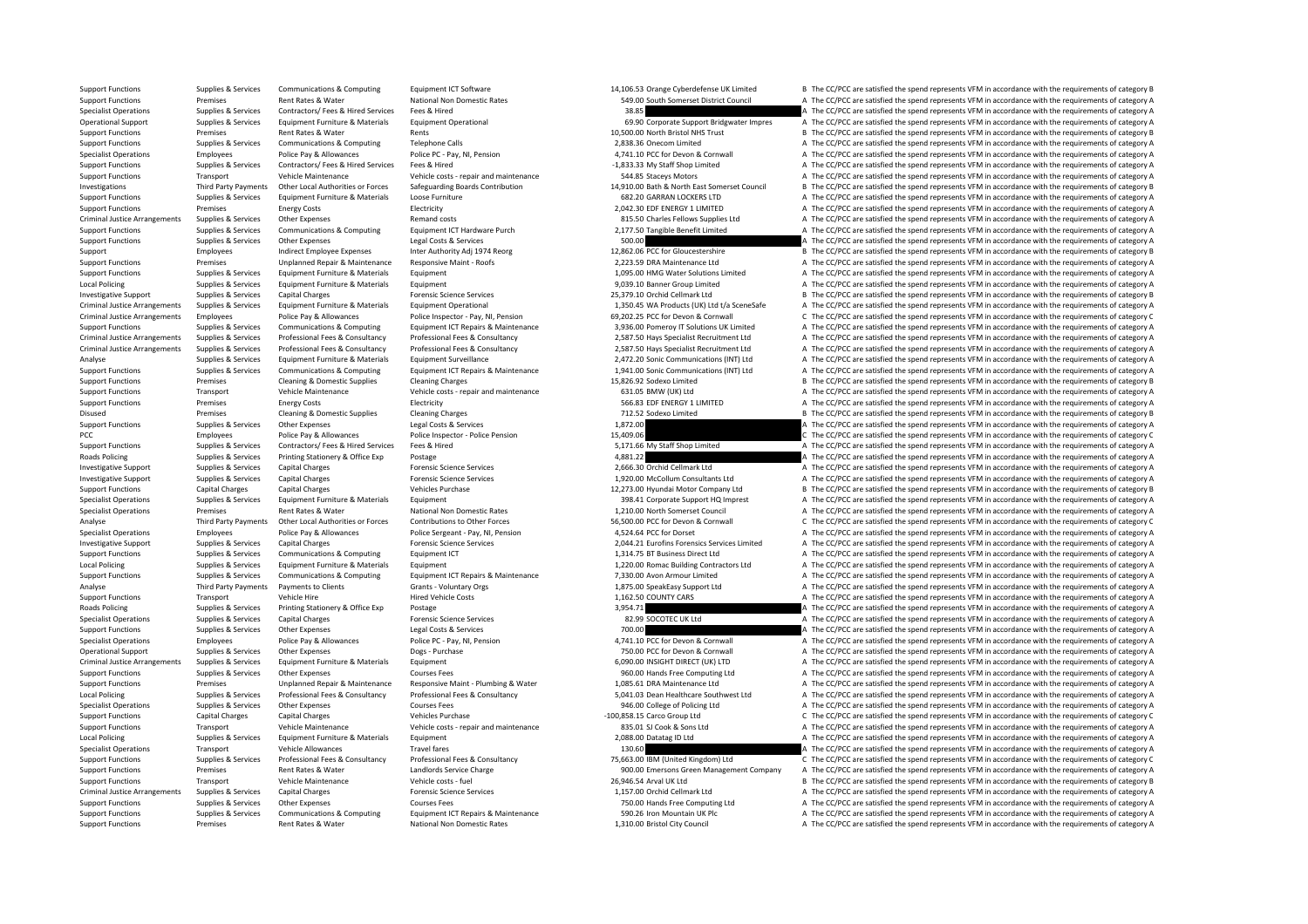Support Functions Premises Rent Rates & Water National Non Domestic Rates 3,866.00 North Somerset Council A The CC/PCC are satisfied the spend represents VFM in accordance with the requirements of category A Local Policing Third Party Payments Contribution Contribution Contribution Contribution Contribution 3,000.00 Somerset Crimebeat Trust A The CC/PCC are satisfied the spend represents VFM in accordance with the requirements Support Functions Transport Vehicle Maintenance Vehicle costs – tyres and tubes 3,523.78 GOODYEAR TYRES UK LTD A The CC/PCC are satisfied the spend represents VFM in accordance with the requirements of category A The Crite Support Functions Supplies & Services Capital Charges Support Forensic Science Services Forensic Science Services 530.40 Abbott Toxicology Ltd A The CC/PCC are satisfied the spend represents VFM in accordance with the requ Capital Charges Capital Charges Capital Charges Capital Charges Capital Charges ICT Ltd A The CC/PCC are satisfied the spend represents VFM in accordance with the requirements of category A Investigative Support Supplies & Services Medical Fees Pathologists reports Pathologists reports 2,630.00 Dr Andrew Richard Bamber A The CC/PCC are satisfied the spend represents VFM in accordance with the requirements of Investigative Support Supplies & Services Capital Charges Forensic Science Services Forensic Science Services S.768.18 Eurofins Forensics Services Entitled A The CC/PCC are satisfied the spend represents VFM in accordance Criminal lustice Arrangements Sunnlies & Services Foujoment Furniture & Materials Foujoment Cleaning & Materials Furniture & Materials Furniture at Materials Funniture and Formation Cleaning & Materials 27.60 WA Products ( Supplies & Services Equipment Furniture & Materials Equipment Repairs & Maintenance 6.65 Corporate Support HO Imprest A The CC/PCC are satisfied the spend represents VFM in accordance with the requirements of category A Specialist Operations Premises Energy Costs Electricity Electricity Electricity Electricity and the contraction of the CC/PCC are satisfied the spend represents VFM in accordance with the requirements of category A The CC/ Support Functions Capital Charges Capital Charges Capital Charges Construction & Conversion Fees 1,850.00 HLMAD LIMITED A The CC/PCC are satisfied the spend represents VFM in accordance with the requirements of category A Roads Policing Supplies Supplies Services Contractors/ Fees & Hired Services Fees & Hired 600.28 Halls Electrical Ltd A The CC/PCC are satisfied the spend represents VFM in accordance with the requirements of category A Th Support Functions Transport Vehicle Maintenance Vehicle costs ‐ repair and maintenance S30.06 BRISTOL STREET MOTORS A The CC/PCC are satisfied the spend represents VFM in accordance with the requirements of category A Roads Policing Supplies & Services Communications & Computing Telephone Calls 17.87 Corporate Support Bridgwater Impres A The CC/PCC are satisfied the spend represents VFM in accordance with the requirements of category A Investigative Support Supplies & Services Other Expenses Courses Fees 850.00 Tactical Hazmat Ltd A The CC/PCC are satisfied the spend represents VFM in accordance with the requirements of category A PCC PCC are satisfied the spend represents VFM in accordance with the requirements of category C Police Staff Pay & Allowances Police Staff - National Insurance 1999 and a 259.67 C 7.459.67 C 7.459.67 C 7.199.67 C 7.459.67 Support Functions Premises Rent Rates & Water National Non Domestic Rates 3,866.00 Bristol City Council A The CC/PCC are satisfied the spend represents VFM in accordance with the requirements of category A Support Functions Capital Charges Capital Charges Vehicles Purchase Vehicles Purchase 22,642.46 Carco Group Ltd B The CC/PCC are satisfied the spend represents VFM in accordance with the requirements of category B Investigative Support Support Support Support Capital Charges Capital Charges Forensic Science Services Forensic Services A The CC/PCC are satisfied the spend represents VFM in accordance with the requirements of category Support Functions Capital Charges Capital Charges Capital Charges Capital Charges Capital Charges Capital Charges ICT Equipment Purchase 107 107 36 1654.00 IBM (United Kingdom) Ltd A The CC/PCC are satisfied the spend repr Transport Vehicle Maintenance Vehicle costs - repair and maintenance and the case of the cost of the cost of the cost of the cost of the cost of the cost of the cost of the cost of the cost of the cost of the cost of the c Support Functions Supplies & Services Contractors/ Fees & Hired Fees & Hired Services Fees & Hired Services Fees & Hired Services Fees & Hired Services Fees & Hired Services Fees & Hired Services Fees & Hired Services Fees Support Functions Premises Energy Costs Electricity Electricity Electricity and the Support of the Support Energy Costs Energy Costs Electricity Electricity and the spend in accordance with the requirements of category B T Support Functions Premises Premises Rent Rates & Water National Non Domestic Rates 1911.00 Bristol City Council A The CC/PCC are satisfied the spend represents VFM in accordance with the requirements of category A The Supp A The CC/PCC are satisfied the spend represents VFM in accordance with the requirements of category A Support Functions Transport Vehicle Maintenance Vehicle costs repair and maintenance 765.09 WIRTH UK LTD A The CC/PCC are satisfied the spend represents VFM in accordance with the requirements of category A Support Functions Transport Vehicle Maintenance Vehicle costs – tyres and tubes 532.70 CABOT TYRE SERVICE LTD A The CC/PCC are satisfied the spend represents VFM in accordance with the requirements of category A Support Functions Transport Vehicle Maintenance Vehicle costs – fuel Vehicle costs – fuel 29,105.98 Arval UK Ltd B The CC/PCC are satisfied the spend represents VFM in accordance with the requirements of category B Vehicle Transport Vehicle Maintenance Vehicle costs ‐ repair and maintenance 865.16 SJ Cook & Sons Ltd A The CC/PCC are satisfied the spend represents VFM in accordance with the requirements of category A Support Functions Premises Diplanned Repair & Maintenance Reactive Maintenance - Building Services 705.00 Jackson Lift Services Ltd A The CC/PCC are satisfied the spend represents VFM in accordance with the requirements of Support Functions Supplies & Services Communications & Computing Equipment ICT 929.95 929.95 A The CC/PCC are satisfied the spend represents VFM in accordance with the requirements of category A Support Functions Premises Planned Repair & Maintenance Repairs & Maint General Repairs A The CONCE are satisfied the spend represents VFM in accordance with the requirements of category A The CC/PCC are satisfied the spen A The CC/PCC are satisfied the spend represents VFM in accordance with the requirements of category A Specialist Operations Supplies & Services Other Expenses Courses Fees Courses Fees 3,256.00 College of Policing Ltd A The CC/PCC are satisfied the spend represents VFM in accordance with the requirements of category A Operational Support Transport Vehicle Allowances Travel fares 18.00 PCC for Devon & Cornwall C The CC/PCC are satisfied the spend represents VFM in accordance with the requirements of category C Support Functions Premises Premises Rent Rates Rent Rates National Non Domestic Rates 636.00 South Somerset District Council A The CC/PCC are satisfied the spend represents VFM in accordance with the requirements of catego Criminal Justice Arrangements Supplies & Services Capital Charges Capital Charges Forensic Science Services 1,903.85 Orchid Cellmark Ltd A The CC/PCC are satisfied the spend represents VFM in accordance with the requiremen Specialist Operations Employees Police Pay & Allowances Police Sergeant - Pay, NI, Pension 5,340.93 PCC for Dorset A The CC/PCC are satisfied the spend represents VFM in accordance with the requirements of category A The C Support Functions Premises Unplanned Repair & Maintenance Responsive Maint • Plumbing & Water 508.16 DRA Maintenance Ltd A The CC/PCC are satisfied the spend represents VFM in accordance with the requirements of category A Support Functions Premises Rent Rates & Water National Non Domestic Rates 717.00 Somerset West and Taunton Council A The CC/PCC are satisfied the spend represents VFM in accordance with the requirements of category A Support Functions Supplies & Services Communications & Computing Equipment ICT Repairs & Maintenance 500.00 Axios Systems Plc AThe CC/PCC are satisfied the spend represents VFM in accordance with the requirements of catego Experiences Rent Rates & Water Landlords Service Charge 3,950.00 South Gloucestershire Council A The CC/PCC are satisfied the spend represents VFM in accordance with the requirements of category A Support Council Stupport Support Functions Supplies & Services Communications & Computing Foundment ICT 17,465.27 Telefonica UK Limited B The CC/PCC are satisfied the spend represents VFM in accordance with the requirements of category B PCC Supplies & Services Other Expenses Publicity & Promotions Fublicity & Promotions 531.00 Word Gets Around Magazines Ltd A The CC/PCC are satisfied the spend represents VFM in accordance with the requirements of category Investigations Supplies & Services Other Expenses Courses Fees Courses Fees Courses Fees A The CC for Wiltshire A The CC/PCC are satisfied the spend represents VFM in accordance with the requirements of category A The Supp A The CC/PCC are satisfied the spend represents VFM in accordance with the requirements of category A Specialist Operations Employees Police Pay & Allowances Police Chief Inspector - Basic Pay Police Chief Inspector - Basic Pay 7,612.16 PCC for Devon & Comwall C The CC/PCC are satisfied the spend represents VFM in accordan Investigative Support Supplies & Services Other Expenses Courses Fees Courses Courses Courses Courses Courses Courses Courses Courses Courses Courses and a The CC/PCC are satisfied the spend represents VFM in accordance Support Functions Premises Rent Rates & Water National Non Domestic Rates 11,264.00 Somerset West and Taunton Council B The CC/PCC are satisfied the spend represents VFM in accordance with the requirements of category B Support Functions Premises Rent Rates & Water Premises Leases Premises Leases 871,331.26 Blue Light Partnership C The CC/PCC are satisfied the spend represents VFM in accordance with the requirements of category C Support Functions Supplies & Services Other Expenses Legal Costs & Services 1,572.00 A The CC/PCC are satisfied the spend represents VFM in accordance with the requirements of category A Criminal Justice Arrangements Supplies & Services Contractors/Fees & Hired Services Fees & Hired Services Fees & Hired Services Fees & Hired 1,500.00 Crimestoppers Trust A The CC/PCC are satisfied the spend represents VFM Support Functions Supplies & Services Communications & Computing Foulnment ICT 1,048.15 Telefonica UK Itd A The CC/PCC are satisfied the spend represents VFM in accordance with the requirements of category A Support Functions Supplies & Services Communications & Computing Equipment ICT Repairs & Maintenance 644.04 Iron Mountain UK Plc A The CC/PCC are satisfied the spend represents VFM in accordance with the requirements of ca Support Functions Capital Charges Capital Charges Capital Charges Capital Charges ICT Equipment Purchase 1CT Equipment Purchase 9,908.00 Data Pro IT Ltd A The CC/PCC are satisfied the spend represents VFM in accordance wit PCC Third Party Payments Payments of Clients Grants - Voluntary Orgs Grants - Voluntary Orgs 27,500.00 North Somerset Council B The CC/PCC are satisfied the spend represents VFM in accordance with the requirements of categ Analyse Employees Police Staff Pay & Allowances Staffing Agency 6,063.48 Matrix SCM Ltd A The CC/PCC are satisfied the spend represents VFM in accordance with the requirements of category A Specialist Operations Employees Police Pay & Allowances Police Chief Inspector - Pay, NJ, Pension, HA 6,758.31 PCC for Gloucestershire A The CC/PCC are satisfied the spend represents VFM in accordance with the requirements Support Functions Supplies & Services Contractors/ Fees & Hired Services Fees & Hired Services Fees & Hired Services Fees & Hired A The CC/PCC are satisfied the spend represents VFM in accordance with the requirements of c Support Functions Supplies & Services Medical Fees Drugs & Medical Requisites 1,350.70 WA Products (UK) Ltd t/a SceneSafe A The CC/PCC are satisfied the spend represents VFM in accordance with the requirements of category Support Functions Supplies & Services Other Expenses Legal Fees 3rd Party Legal Fees 3rd Party 6,500.00 A The CC/PCC are satisfied the spend represents VFM in accordance with the requirements of category A Local Policing Third Party Payments Contribution 2000 Contribution Contribution Contribution 3,000.00 Somerset Anne Frank Awards A The CC/PCC are satisfied the spend represents VFM in accordance with the requirements of ca Support Functions Supplies & Services Contractors/ Fees & Hired Services Fees & Hired Services Fees & Hired Services Fees & Hired Services Fees & Hired A The CC55.83 My Staff Shop Limited A The CC/PCC are satisfied the spe Investigative Support Supplies & Services Foujoment Consumables Foujoment Consumables Function Consumables Foujoment Consumables Foujoment Consumables 768.68 WA Products (UK) I to the COPCC are satisfied the spend represen Roads Policing Supplies A Services Equipment - Consumables Equipment - Consumables Equipment - Consumables Equipment - Consumables Equipment - Consumables 1,717.00 D.tec International Limited A The CC/PCC are satisfied the A The CC/PCC are satisfied the spend represents VFM in accordance with the requirements of category A Suppliers & Services Subsistence & Conference Conference Conference Subsistence Conference Conference Conference Conference Conference Conference Conference Conference Conference Conference Conference Conference Conference Support Functions Transport Vehicle Maintenance Vehicle costs - repair and maintenance 948.00 CASTROL (UK) LTD A The CC/PCC are satisfied the spend represents VFM in accordance with the requirements of category A Supplies & Services Communications & Computing Telephone Calls Telephone Calls 2,553.80 BRITISH TELECOMMUNICATIONS PLC A The CC/PCC are satisfied the spend represents VFM in accordance with the requirements of category A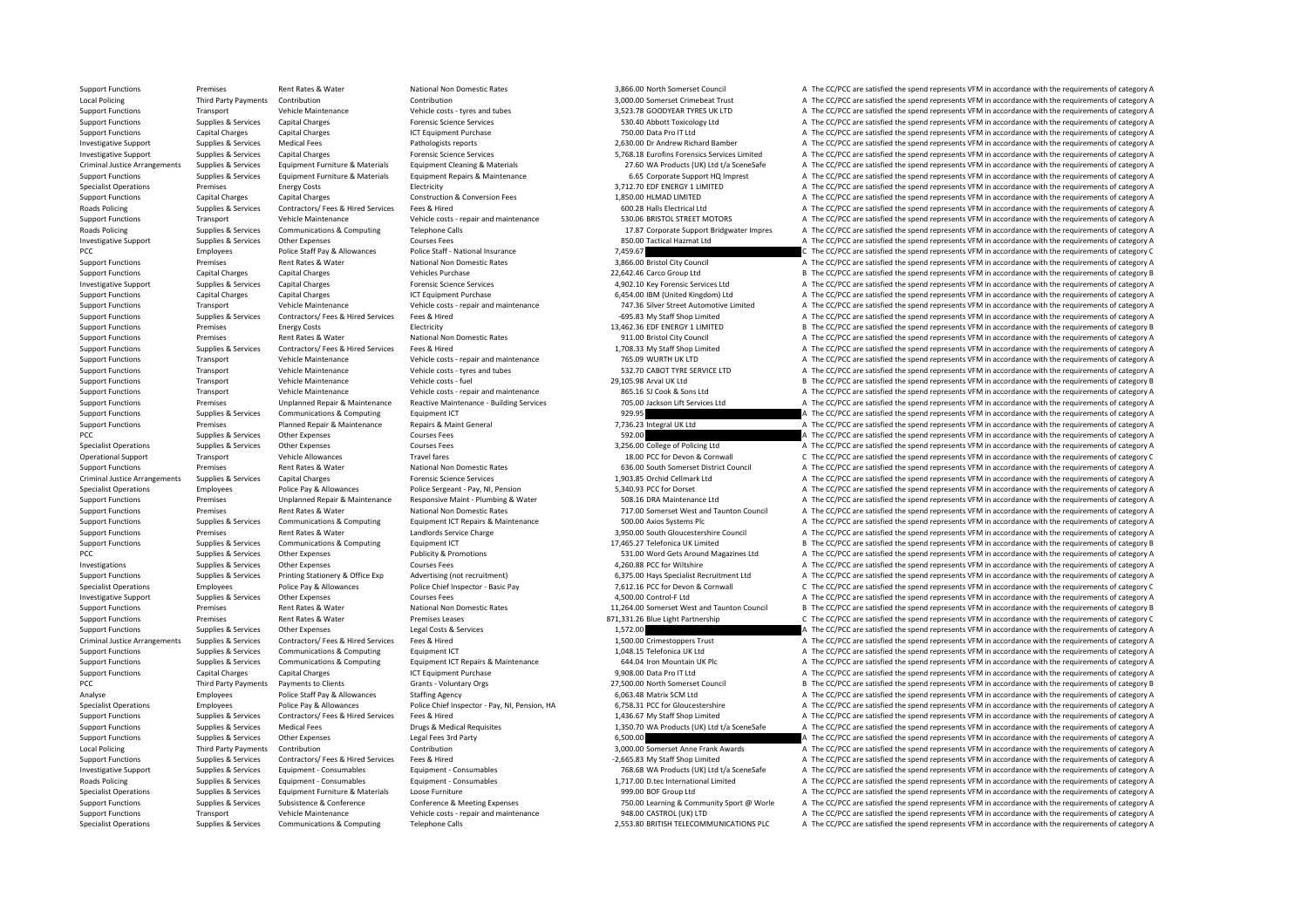Support Functions Supplies & Services Equipment Furniture & Materials Equipment Operational 876.33 RS COMPONENTS LTD A The CC/PCC are satisfied the spend represents VFM in accordance with the requirements of category A Specialist Operations Premises Rent Rates & Water National Non Domestic Rates 11,725.00 South Gloucestershire B The CC/PCC are satisfied the spend represents VFM in accordance with the requirements of category B Support Functions Capital Charges Capital Charges Vehicles Purchase Vehicles Purchase 12,273.00 Hyundai Motor Company Ltd B The CC/PCC are satisfied the spend represents VFM in accordance with the requirements of category Support Functions Transport Vehicle Maintenance Vehicle costs – repair and maintenance 740.00 Staceys Motors A The CC/PCC are satisfied the spend represents VFM in accordance with the requirements of category A The Support Transport Vehicle Maintenance Vehicle costs ‐ repair and maintenance 1,138.36 DRIVE VAUXHALL A The CC/PCC are satisfied the spend represents VFM in accordance with the requirements of category A Specialist Operations Supplies & Services Contractors/ Fees & Hired Services Fees & Hired A The CODEC are satisfied the spend represents VFM in accordance with the requirements of category A Analyse Supplies & Services Other Expenses Financial Adjustments Financial Adjustments 1.00 A The CC/PCC are satisfied the spend represents VFM in accordance with the requirements of category A The requirements of category PCC Third Party Payments Developers of Grants Voluntary Orgs 25,564.19 Victim Support B The CC/PCC are satisfied the spend represents VFM in accordance with the requirements of category B Specialist Operations Supplies & Services Equipment Furniture & Materials Loose Furniture and Equipment A The CC/PCC are satisfied the spend represents VFM in accordance with the requirements of category A Support Functions Premises Premises Unplanned Repair & Maintenance Responsive Maint-Electrical Support Electrical Support A The CC/PCC are satisfied the spend represents VFM in accordance with the requirements of category Investigative Support Supplies & Services Medical Fees Pathologists reports Pathologists reports 2,466.00 Dr Kathryn Urankar A The CC/PCC are satisfied the spend represents VFM in accordance with the requirements of catego Roads Policing Supplies A Services Printing Stationery & Office Exp Postage Printing Stationery and Postage Postage 1,949.04 A The CC/PCC are satisfied the spend represents VFM in accordance with the requirements of catego Support Functions Premises Energy Costs Gas Gas Support Company Content Content Content Content Content Content Content Content Content Content Content Content Content Content Content Content Content Content Content Conten Specialist Operations Supplies & Services Subsistence & Conference Subsistence Subsistence Subsistence Subsistence Subsistence Subsistence Subsistence Subsistence Subsistence Subsistence Subsistence Subsistence Anaterials Operational Support Supplies & Services Equipment Furniture & Materials Equipment Cleaning & Materials Equipment Cleaning & Materials 26,000.00 WA Products (UK) Ltd t/a SceneSafe B The CC/PCC are satisfied the spend repres Analyse Transport Vehicle Allowances Travel fares Travel fares Travel fares 2,209.10 A The CC/PCC are satisfied the spend represents VFM in accordance with the requirements of category A The Subsection of the Subsection of Criminal Justice Arrangements Transport Vehicle Maintenance Vehicle costs - repair and maintenance experiments and the CC/PCC are satisfied the spend represents VFM in accordance with the requirements of category A Support Functions Supplies & Services Equipment Furniture & Materials Equipment Operational Equipment Operational 100.35 Corporate Support HQ Imprest A The CC/PCC are satisfied the spend represents VFM in accordance with t Specialist Operations Supplies & Services Other Expenses Licences & Orders Licences A The CC/PCC are satisfied the spend represents VFM in accordance with the requirements of category A PCC Third Party Payments Payments to Clients Grants - Voluntary Orgs 58,550.00 Somerset and Avon Rape and Sexual C The CC/PCC are satisfied the spend represents VFM in accordance with the requirements of category C Supersi B. The CC/PCC are satisfied the spend represents VFM in accordance with the requirements of category B PCC Transport Vehicle Hire Vehicle Enterty Price Costs 221.58 221.58 C The CC/PCC are satisfied the spend represents VFM in accordance with the requirements of category C Support Functions Supplies & Services Clothing Uniforms & Laundry Clothing & Uniforms - Issues 798.54 Quadient UK Limited A The CC/PCC are satisfied the spend represents VFM in accordance with the requirements of category Support Functions Supplies & Services Professional Fees & Consultancy Professional Fees & Consultancy Professional Fees & Consultancy Consultancy 1,875.00 Catch a Rainbow Ltd A The CC/PCC are satisfied the spend represents Specialist Operations Supplies & Services Communications & Computing Equipment ICT 560.71 Vodafone Corporate Limited A The CC/PCC are satisfied the spend represents VFM in accordance with the requirements of category A Specialist Operations and Employees Police Pay & Allowances Police PC - Pay OT Unsociable Hours NJ Pension 5 38449 PC for Glourestershire and The CC/PCC are satisfied the spend represents VEM in accordance with the require Specialist Operations Premises Planned Repair & Maintenance Premises Costs 850.00 Romac Building Contractors Ltd A The CC/PCC are satisfied the spend represents VFM in accordance with the requirements of category A Supplies & Services Communications & Computing Equip (CT - Telephones/pagers and the mass of the CC for Devon & Communil Computing Computer of the CC/PCC are satisfied the spend represents VFM in accordance with the requir A The CC/PCC are satisfied the spend represents VFM in accordance with the requirements of category A Support Functions Premises Rent Rates & Water National Non Domestic Rates 1,160.00 North Somerset Council A The CC/PCC are satisfied the spend represents VFM in accordance with the requirements of category A Support Functions Transport Vehicle Maintenance Vehicle costs – tyres and tubes 861.00 GOODYEAR TYRES UK LTD A The CC/PCC are satisfied the spend represents VFM in accordance with the requirements of category A Support Functions Supplies & Services Communications & Computing Equipment ICT Equipment ICT 15,314.26 Telefonica UK Limited B The CC/PCC are satisfied the spend represents VFM in accordance with the requirements of catego A The CC/PCC are satisfied the spend represents VFM in accordance with the requirements of category A Criminal Justice Arrangements Third Party Payments Contribution Contribution Contribution Contribution Contribution Contribution Contribution Contribution Contribution Contribution Contribution and the contribution and the PCC PCC Supplies Propenses Publicity & Promotions Publicity & Promotions 1,190.00 Voice News & Media Ltd A The CC/PCC are satisfied the spend represents VFM in accordance with the requirements of category A The Supplies A Support Functions Transport Vehicle Maintenance Vehicle costs ‐ repair and maintenance 539.00 MOBILE WINDSCREENS LTD A The CC/PCC are satisfied the spend represents VFM in accordance with the requirements of category A Operational Support Supplies & Services Other Expenses Dogs – Kennel Purchase & Maint 531.40 The Pet Studio A The CC/PCC are satisfied the spend represents VFM in accordance with the requirements of category A The CC/PC ar Specialist Operations Employees Police Pay & Allowances Police PC - Basic Pay 3,281.30 PCC for Devon & Cornwall A The CC/PCC are satisfied the spend represents VFM in accordance with the requirements of category A The Spen Support Functions Transport Vehicle Maintenance Vehicle costs ‐ repair and maintenance 607.47 Bristol PartsPlus A The CC/PCC are satisfied the spend represents VFM in accordance with the requirements of category A Support Functions Supplies & Services Printing Stationery & Office Exp Postage 2,000.00 PURCHASE POWER A The CC/PCC are satisfied the spend represents VFM in accordance with the requirements of category A Support Functions Supplies & Services Equipment Furniture & Materials Equipment Equipment Equipment Equipment and the Support HQ Imprest A The CC/PCC are satisfied the spend represents VFM in accordance with the requiremen Equipment Furniture & Materials Equipment Operational 7,380.00 GMK Ltd A The CC/PCC are satisfied the spend represents VFM in accordance with the requirements of category A The CC/PCC are satisfied the spend represents VFM Support Functions Transport Vehicle Maintenance Vehicle costs ‐ repair and maintenance 2,269.97 SJ Cook & Sons Ltd A The CC/PCC are satisfied the spend represents VFM in accordance with the requirements of category A Specialist Operations Employees Police Pay & Allowances Police PC - Pay, NI, Pension 4,734.71 PCC for Devon & Cornwall A The CC/PCC are satisfied the spend represents VFM in accordance with the requirements of category A Local Policing Premises Premises Unplanned Repair & Maintenance Reactive Maintenance - Building Fabric 6,510.00 Romac Building Contractors Ltd A The CC/PCC are satisfied the spend represents VFM in accordance with the requ A The CC/PCC are satisfied the spend represents VFM in accordance with the requirements of category A Support Functions Premises Rent Rates & Water National Non Domestic Rates 47,104.00 South Gloucestershire B The CC/PCC are satisfied the spend represents VFM in accordance with the requirements of category B Support Functions Supplies & Services Other Expenses Courses Fees Courses Fees 1,000.00 The Strengths People Ltd A The CC/PCC are satisfied the spend represents VFM in accordance with the requirements of category A Specialist Operations Capital Charges Capital Charges Vehicles Purchase 20,062.85 Volkswagen Group UK Ltd Vehicles B The CC/PCC are satisfied the spend represents VFM in accordance with the requirements of category B Support Functions Supplies & Services Communications & Computing Equipment ICT Hardware Purch 1.701.44 INSIGHT DIRECT (UK) LTD A The CC/PCC are satisfied the spend represents VFM in accordance with the requirements of cate Specialist Operations Supplies & Services Other Expenses Legal Costs & Services 2008 A The CC/PCC are satisfied the spend represents VFM in accordance with the requirements of category A Support Functions Premises Cleaning & Domestic Supplies Cleaning Charges Cleaning Charges Cleaning Charges 1,835.47 Sodexo Limited A The CC/PCC are satisfied the spend represents VFM in accordance with the requirements of Criminal Justice Arrangements Supplies & Services Capital Charges Forensic Science Services Forensic Science Services 162.50 Orchid Cellmark Ltd A The CC/PCC are satisfied the spend represents VFM in accordance with the re Specialist Operations Transport Vehicle Maintenance Vehicle costs - repair and maintenance Vehicle costs - repair and maintenance 2,445.95 PCC for Devon & Cornwall A The CC/PCC are satisfied the spend represents VFM in acc Criminal Justice Arrangements Supplies & Services Other Expenses Manad costs Remand costs Remand costs Remand costs 1,354.79 Bidfood A The CC/PCC are satisfied the spend represents VFM in accordance with the requirements o Support Functions Premises Energy Costs Electricity Electricity Electricity and the content of category A The CC/PCC are satisfied the spend represents VFM in accordance with the requirements of category A The Criticity an Support Functions Supplies & Services Communications & Computing Faulthment ICT 861.00 Telefonica UK Limited A The CC/PCC are satisfied the spend represents VFM in accordance with the requirements of category A Support Functions Supplies & Services Clothing Uniforms & Laundry Clothing & Uniforms - Issues 990.00 CLIFTON CANVAS DEVELOPMENTS LTD A The CC/PCC are satisfied the spend represents VFM in accordance with the requirements Support Functions Transport Vehicle Maintenance Vehicle costs - repair and maintenance 574.41 Bristol PartsPlus A The CC/PCC are satisfied the spend represents VFM in accordance with the requirements of category A The Cris Support Functions Premises Energy Costs Functions Electricity Electricity 1,692.74 EDF ENERGY 1 LIMITED A The CC/PCC are satisfied the spend represents VFM in accordance with the requirements of category A Specialist Operations Supplies & Services Printing Stationery & Office Exp Postage 14.75 Corporate Support HQ Imprest A The CC/PCC are satisfied the spend represents VFM in accordance with the requirements of category A Specialist Operations Employees Police Pay & Allowances Police Chief Inspector - Pay, Ni, Pension 6,947.37 PCC for Wiltshire And the CC/PCC are satisfied the spend represents VFM in accordance with the requirements of cate Specialist Operations Transport Vehicle Allowances Travel fares Travel fares Travel fares Travel fares Travel fares Travel fares Travel fares Travel fares and the spend operations C The CC/PCC are satisfied the spend repre Specialist Operations Employees Police Staff Pay & Allowances Police Staff - Pay OT NL Pension 446 412.14 PCC for Devon & Commall C The CC/PCC are satisfied the spend represents VEM in accordance with the requirements of c Support Functions Supplies & Services Equipment Furniture & Materials Loose Furniture and maintenance 912.00 BOF Group Ltd A The CC/PCC are satisfied the spend represents VFM in accordance with the requirements of category A The CC/PCC are satisfied the spend represents VFM in accordance with the requirements of category A Support Functions Transport Vehicle Maintenance Vehicle costs ‐ repair and maintenance – 570.49 Bristol PartsPlus A The CC/PCC are satisfied the spend represents VFM in accordance with the requirements of category A Investigative Support Support Supplies & Services Professional Fees & Consultancy Professional Fees & Consultancy Professional Fees & Consultancy Professional Fees & Consultancy Professional Fees & Consultancy Support and Support Functions Premises Energy Costs Electricity Electricity A The CC/PCC are satisfied the spend represents VFM in accordance with the requirements of category A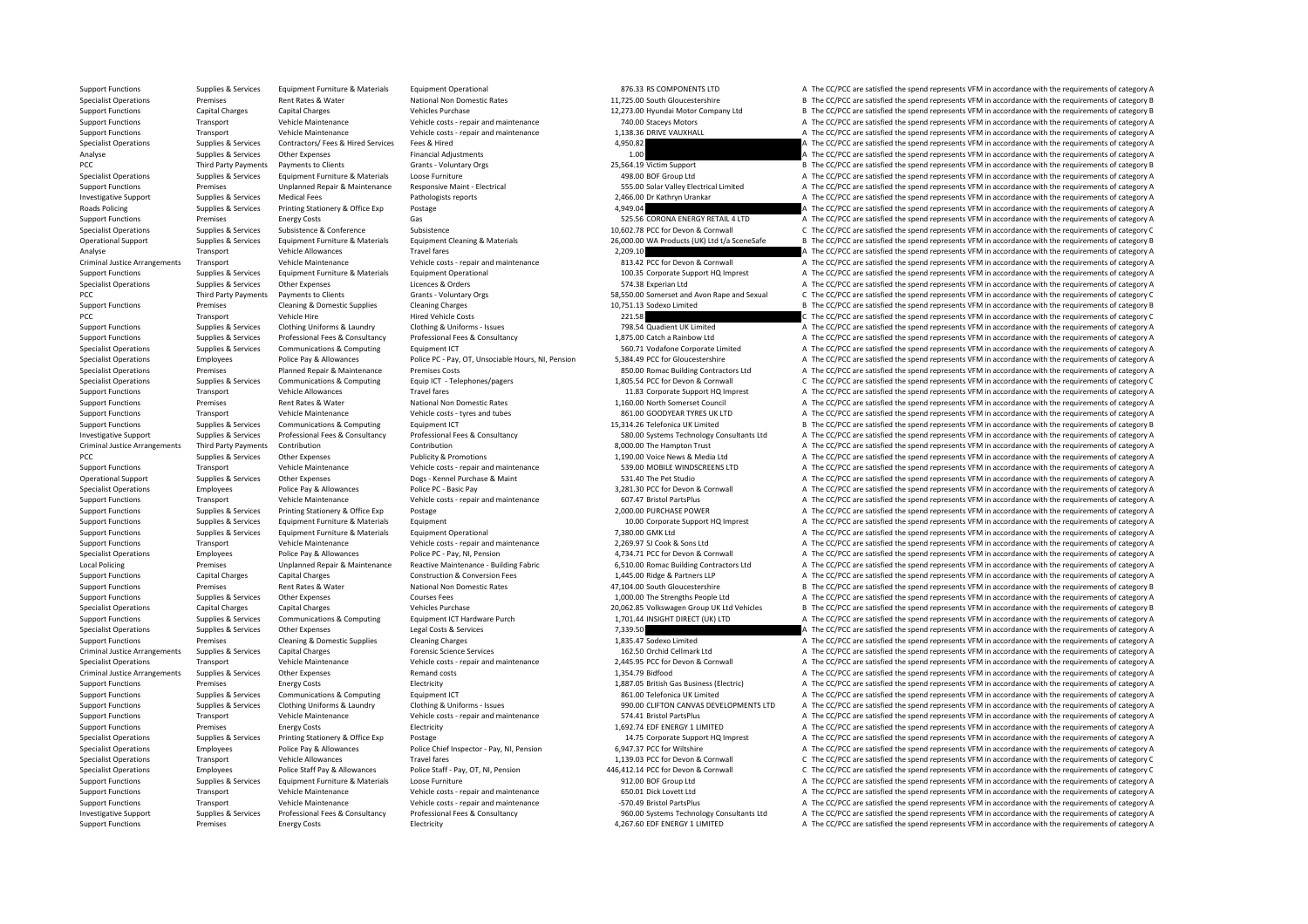Support Functions Transport Vehicle Maintenance Vehicle costs – tyres and tubes 857.60 CABOT TYRE SERVICE LTD A The CC/PCC are satisfied the spend represents VFM in accordance with the requirements of category A

Support Functions Premises Planned Repair & Maintenance Servicing - Mechanical Plant 8,269.67 Integral UK Ltd A The CC/PCC are satisfied the spend represents VFM in accordance with the requirements of category A Investigative Support Supplies & Services Professional Fees & Consultancy Professional Fees & Consultancy Professional Fees & Consultancy Professional Fees & Consultancy Professional Fees & Consultancy Matery 280.00 System Support Functions Supplies & Services Other Expenses Courses Fees Courses Fees 747.68 BPP PROFESSIONAL EDUCATION A The CC/PCC are satisfied the spend represents VFM in accordance with the requirements of category A Support Functions Transport Vehicle Maintenance Vehicle costs – repair and maintenance 747.64 Bristol PartsPlus A The CC/PCC are satisfied the spend represents VFM in accordance with the requirements of category A The CC/P Premises Unplanned Repair & Maintenance Reactive Maintenance – Building Services 6,927.75 Controlco Ltd A The CC/PCC are satisfied the spend represents VFM in accordance with the requirements of category A Supplies & Services Clothing Uniforms & Laundry Clothing & Uniforms - non-stock 886.39 PCC for Devon & Cornwall C The CC/PCC are satisfied the spend represents VFM in accordance with the requirements of category C Criminal Justice Arrangements Supplies & Services Equipment Furniture & Materials Publications including books 750.00 Crisis Prevention Institute Inc A The CC/PCC are satisfied the spend represents VFM in accordance with t Analyse Transport Vehicle Allowances Travel fares Travel fares 2,720.62 2,720.62 A The CC/PCC are satisfied the spend represents VFM in accordance with the requirements of category A Specialist Operations Premises Rent Rates & Water National Non Domestic Rates 5,973.00 North Somerset Council A The CC/PCC are satisfied the spend represents VFM in accordance with the requirements of category A Roads Policing Supplies & Services Equipment Furniture & Materials Equipment 308.20 Corporate Support Bridgwater Impres A The CC/PCC are satisfied the spend represents VFM in accordance with the requirements of category A Experience of the CONSULTANET CONSULTING TO A THE CONSULTING TO A THE CONSULTING THE CONSULTING A THE CONSULTING THE CONSULTING THE CONSULTING THE CONSULTING THE CONSULTING THE CONSULTING THE CONSULTING THE CONSULTING THE Support Functions Transport Vehicle Maintenance Vehicle costs • repair and maintenance 1,028.72 SAMPSON COMMERCIALS LTD A The CC/PCC are satisfied the spend represents VFM in accordance with the requirements of category A Support Functions Supplies & Services Equipment Furniture & Materials Loose Furniture and the requirements of category A The CC/PCC are satisfied the spend represents VFM in accordance with the requirements of category A Support Functions Supplies & Services Capital Charges Forensic Science Services Forensic Science Services 795.60 Abbott Toxicology Ltd A The CC/PCC are satisfied the spend represents VFM in accordance with the requirements Support Functions Premises Cleaning & Domestic Supplies Cleaning Charges A4,562.38 Sodexo Limited B The CC/PCC are satisfied the spend represents VFM in accordance with the requirements of category B Support Functions Premises Rent Rates & Water Landlords Service Charge Landlords Service Charge 3,750.00 Avon Fire & Rescue A The CC/PCC are satisfied the spend represents VFM in accordance with the requirements of categor Support Functions Transport Vehicle Maintenance Vehicle costs ‐ repair and maintenance 782.97 BMW (UK) Ltd A The CC/PCC are satisfied the spend represents VFM in accordance with the requirements of category A Support Functions Supplies & Services Contractors/ Fees & Hired Services Fees & Hired 986.67 My Staff Shop Limited A The CC/PCC are satisfied the spend represents VFM in accordance with the requirements of category A Support Functions Capital Charges Capital Charges Vehicles Purchase 12,273.00 Hyundai Motor Company Ltd B The CC/PCC are satisfied the spend represents VFM in accordance with the requirements of category B Experiment Support European Transport Vehicle Maintenance Maintenance Vehicle costs - repair and maintenance vehicle costs - repair and maintenance and the maintenance of the CC/PCC are satisfied the spend represents VFM i A The CC/PCC are satisfied the spend represents VFM in accordance with the requirements of category A Supplies & Services Professional Fees & Consultancy Professional Fees & Consultancy Professional Fees & Consultancy Professional Fees & Consultancy Professional Fees & Consultancy Professional Fees & Consultancy Profession Support Functions Third Party Payments Payments to Clients Grants - Voluntary Orgs 12,675.00 1625 Independent People B The CC/PCC are satisfied the spend represents VFM in accordance with the requirements of category B Investigative Support Supplies & Services Medical Fees Pathologists reports Pathologists reports 8,112.00 Dr R J Delaney A The CC/PCC are satisfied the spend represents VFM in accordance with the requirements of category A Supplies Tunctions Support Functions Courses A Services Courses Teams A The CC/PCC are satisfied the spend represents VFM in accordance with the requirements of category A The CC/PCC are satisfied the spend represents VFM Support Functions Supplies & Services Other Expenses Licences Burders A The Other Licences A The CC/PC are satisfied the spend represents VFM in accordance with the requirements of category A Criminal Justice Arrangements Supplies & Services Equipment Furniture & Materials Equipment Surveillance communications 1.696.50 Sonic Communications (INT) Ltd A The CC/PCC are satisfied the spend represents VFM in accorda Criminal Justice Arrangements Supplies & Services Other Expenses Maintenance of dogs/cats Maintenance of dogs/cats 827.92 A The CC/PCC are satisfied the spend represents VFM in accordance with the requirements of category Support Functions Capital Charges Capital Charges ICT Equipment Purchase 5,289.93 Glide Student & Residential Ltd A The CC/PCC are satisfied the spend represents VFM in accordance with the requirements of category A Support Functions Capital Charges Capital Charges Vehicles Purchase Vehicles Purchase 18,984.78 Ford Motor Company Limited B The CC/PCC are satisfied the spend represents VFM in accordance with the requirements of category Support Functions Capital Charges Capital Charges Vehicles Purchase Vehicles Purchase 12,273.00 Hyundai Motor Company Ltd B The CC/PCC are satisfied the spend represents VFM in accordance with the requirements of category Support Functions Transport Vehicle Maintenance Vehicle costs – repair and maintenance 585.25 Bristol PartsPlus A The CC/PCC are satisfied the spend represents VFM in accordance with the requirements of category A The Supp B The CC/PCC are satisfied the spend represents VFM in accordance with the requirements of category B Support Functions Supplies & Services Communications & Computing Equipment ICT Hardware Purch 9,012.64 Softcat Limited A The CC/PCC are satisfied the spend represents VFM in accordance with the requirements of category A T Support Functions Functions Functions Police Overtime Police PC - Overtime Police PC - Overtime Police PC - Overtime Police PC - Overtime 1,102.01 PCC for Wiltshire B The CC/PCC are satisfied the spend represents VFM in ac Operational Support Employees Police Pay & Allowances Police Sergeant - Pay, OT, NI, Pension 12,401.15 PCC for Devon & Cornwall C The CC/PCC are satisfied the spend represents VFM in accordance with the requirements of cat Specialist Operations Employees Police Staff Pay & Allowances Police Staff - Pay NI, Pension 3,723.86 PCC for Dorset A The CC/PCC are satisfied the spend represents VFM in accordance with the requirements of category A Specialist Operations Supplies & Services Subsistence Subsistence Accommodation Accommodation Accommodation Accommodation 1,022.50 A The CC/PCC are satisfied the spend represents VFM in accordance with the requirements of Support Functions Supplies & Services Other Expenses Legal Costs & Services 1,132.00 A The CC/PCC are satisfied the spend represents VFM in accordance with the requirements of category A Operational Support Supplies & Services Other Expenses Courses Fees Courses Fees A The CC/PCC for Surrey A The CC/PCC are satisfied the spend represents VFM in accordance with the requirements of category A Support Functions Supplies & Services Grants & Subscriptions Subscriptions Subscriptions Subscriptions Subscriptions Subscriptions Subscriptions and the spend of the correctional Ltd B The CC/PCC are satisfied the spend re Support Functions Supplies & Services Communications & Computing Telephone Calls **970.21 BRITISH TELECOMMUNICATIONS PLC** C The CC/PCC are satisfied the spend represents VFM in accordance with the requirements of category C Capital Charges Capital Charges ICT Equipment Purchase 29,057.00 Oleeo plc B The CC/PCC are satisfied the spend represents VFM in accordance with the requirements of category B Analyse Supplies & Services Other Expenses Financial Adjustments Financial Adjustments 10.01 Orchid Cellmark Ltd A The CC/PCC are satisfied the spend represents VFM in accordance with the requirements of category A Example of the CONC are satisfied the spend represents VFM in accordance with the requirements of category and the members of category Manufold of Support Functions of the CONC are satisfied the spend represents VFM in acc Premises Rent Rates & Water National Non Domestic Rates 13,952.00 South Gloucestershire B The CC/PCC are satisfied the spend represents VFM in accordance with the requirements of category B Support Functions Premises Diplanned Repair & Maintenance Responsive Maint - Internal Wall or Door 1,710.00 DRA Maintenance Ltd A The CC/PCC are satisfied the spend represents VFM in accordance with the requirements of cat Criminal Justice Arrangements Supplies & Services Other Expenses Remand costs Remand costs Remand costs Remand costs Remand costs 1,244.60 Charles Fellows Supplies Ltd A The CC/PCC are satisfied the spend represents VFM in Supplier Curry Curry Supplier & Sandical Supplier Supplier Supplier Supplier Supplier Supplier Supplier Supplier Supplier Supplier Supplier Supplier Supplier Supplier Supplier Supplier Supplier Supplier Supplier Supplier S Support Functions Third Party Payments Other Local Authorities or Forces Contributions to Other Forces S.617.93 PCC for Devon & Cornwall A The CC/PCC are satisfied the spend represents VFM in accordance with the requiremen Investigative Support Supplies & Services Professional Fees & Consultancy Professional Fees & Consultancy Professional Fees & Consultancy Professional Fees & Consultancy Professional Fees & Consultancy Support and The CC/P Support Functions Premises Rent Rates Rent Rates Rent Rates National Non Domestic Rates National Non Domestic Rates 1,185.00 Bath & North East Somerset A The CC/PCC are satisfied the spend represents VFM in accordance with Investigations Supplies & Services Other Expenses Courses Fees 690.00 National Crime Agency A The CC/PCC are satisfied the spend represents VFM in accordance with the requirements of category A Support Functions Transport Vehicle Maintenance Vehicle costs ‐ repair and maintenance 679.78 Bristol PartsPlus A The CC/PCC are satisfied the spend represents VFM in accordance with the requirements of category A Support Functions Transport Vehicle Maintenance Vehicle costs - repair and maintenance STA.08 CASTROL (UK) LTD A The CC/PCC are satisfied the spend represents VFM in accordance with the requirements of category A Support Functions Supplies & Services Other Expenses Licences & Orders Licences & Orders Licences & Orders Licences & Orders 573.00 A The CC/PCC are satisfied the spend represents VFM in accordance with the requirements of Specialist Operations Employees Police Pay & Allowances Police PC · Pay, NI, Pension 4,742.89 PCC for Devon & Cornwall A The CC/PCC are satisfied the spend represents VFM in accordance with the requirements of category A Support Functions Capital Charges Capital Charges Capital Charges ICT Equipment Purchase 2,000.00 Cleartone Telecoms Ltd A The CC/PCC are satisfied the spend represents VFM in accordance with the requirements of category A Operational Support Supplies & Services Subsistence Subsistence Subsistence Subsistence Subsistence 2,014.78 PCC for Devon & Cornwall C The CC/PCC are satisfied the spend represents VFM in accordance with the requirements Support Functions Capital Charges Capital Charges Construction & Conversion Works 520.00 Atkins Ltd A The CC/PCC are satisfied the spend represents VFM in accordance with the requirements of category A Support Functions Supplies & Services Other Expenses Legal Costs & Services Legal Costs & Services 2001 A The CC/PCC are satisfied the spend represents VFM in accordance with the requirements of category A Investigative Support Supplies & Services Capital Charges Support Support Support Support Capital Charges Capital Charges Capital Charges Support Charges Forensic Science Services Support Support Charges Caninal Charges Ca Support Functions Capital Charges Capital Charges Capital Charges ICT Equipment Purchase 1984.00 Social Finance Limited C The CC/PCC are satisfied the spend represents VFM in accordance with the requirements of category C Support Functions Supplies & Services Other Expenses Legal Costs & Services 1,944.00 A The CC/PCC are satisfied the spend represents VFM in accordance with the requirements of category A Support Functions Supplies & Services Printing Stationery & Office Exp Postage Printing Postage 7.50 Softcat Limited A The CC/PCC are satisfied the spend represents VFM in accordance with the requirements of category A Sup Support Functions Trust Third Party Clients Third Party Party Payment Clients Crants Crants Crants Contents (C<br>B The CC/PCC are satisfied the spend represents VFM in accordance with the requirements of category B The Cran<br> Support Functions Supplies & Services Communications & Computing Foujoment ICT Software 2,380.00 ASSA ABLOY Ltd T/A Traka A The CC/PCC are satisfied the spend represents VFM in accordance with the requirements of category Specialist Operations Transport Vehicle Maintenance Vehicle costs – fuel Vehicle costs – fuel Vehicle costs – fuel Vehicle costs – fuel Spend and The CC/PCC are satisfied the spend represents VFM in accordance with the req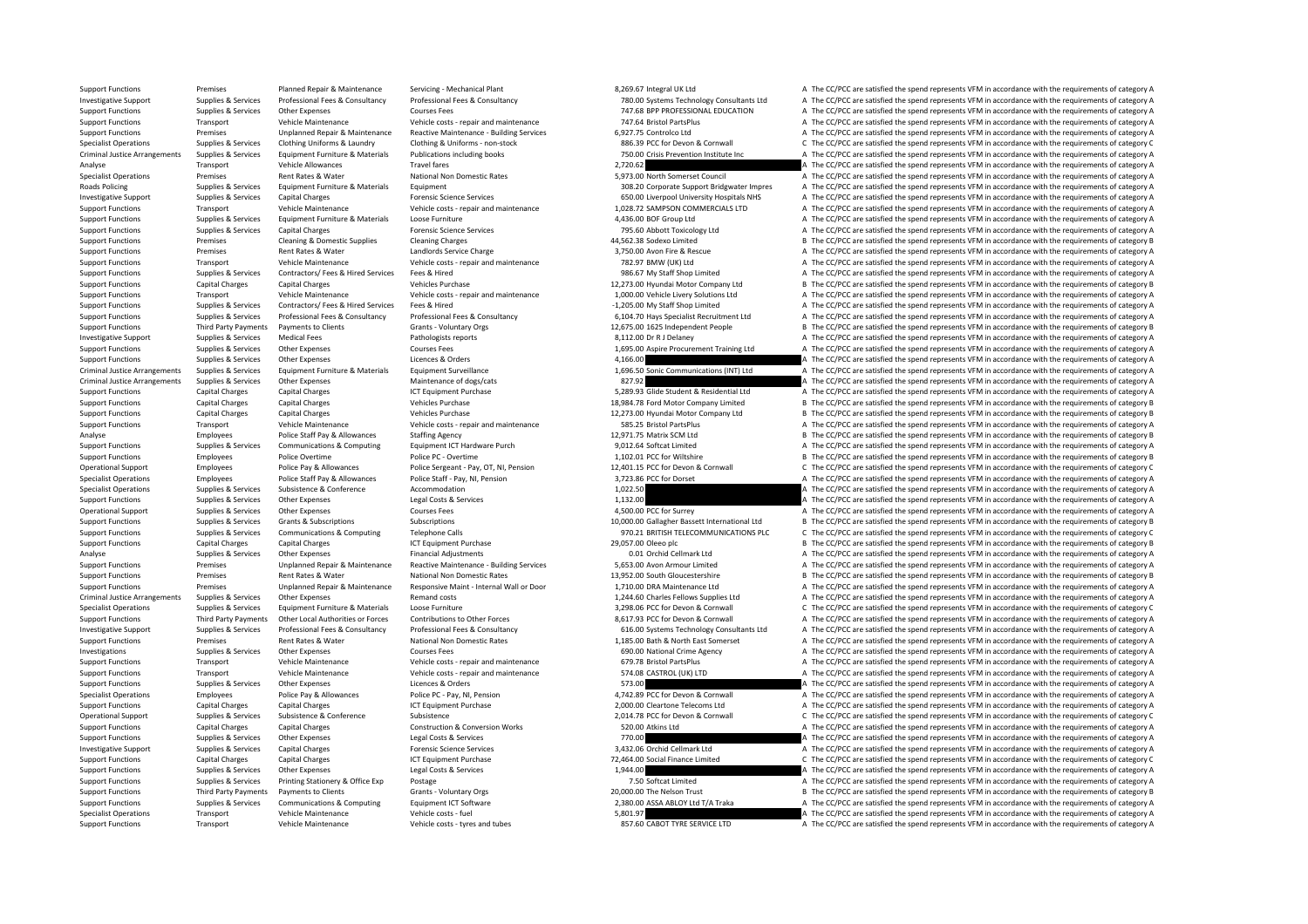Local Policing Supplies & Services Subsistence Subsistence Subsistence Subsistence Subsistence 209.46 A The CC/PCC are satisfied the spend represents VFM in accordance with the requirements of category A PCC Employees Police Pay & Allowances Police PC - Basic Pay 119,795.69 119,795.69 Police and The CC/PCC are satisfied the spend represents VFM in accordance with the requirements of category C Analyse Supplies Services Other Expenses Financial Adjustments Financial Adjustments Cellmark Ltd A The CC/PCC are satisfied the spend represents VFM in accordance with the requirements of category A The Crimark Ltd Suppli Support Functions Supplies & Services Communications & Computing Equipment ICT Hardware Purch 1,480.00 Data Pro IT Ltd A The CC/PCC are satisfied the spend represents VFM in accordance with the requirements of category A T Premises Rent Rates & Water National Non Domestic Rates 1,509.00 Sedgemoor District Council A The CC/PCC are satisfied the spend represents VFM in accordance with the requirements of category A Investigative Support Supplies & Services Capital Charges Capital Charges Forensic Science Services Forensic Science Services 2,001.26 Orchid Cellmark Ltd A The CC/PCC are satisfied the spend represents VFM in accordance w Roads Policing Supplies Services Contractors/ Fees & Hired Services Fees & Hired Services Fees & Hired 691.16 Halls Electrical Ltd A The CC/PCC are satisfied the spend represents VFM in accordance with the requirements of Specialist Operations Fundoves Police Pay & Allowances Police Chief Inspector - Pay, NJ. Pension, HA 7.351.03 PCC for Gloucestershire A The CC/PCC are satisfied the spend represents VEM in accordance with the requirements Support Functions Capital Charges Capital Charges Vehicles Purchase 12,273.00 Hyundai Motor Company Ltd B The CC/PCC are satisfied the spend represents VFM in accordance with the requirements of category B Support Functions Capital Charges Capital Charges Capital Charges Capital Charges Capital Charges Capital Charges Capital Charges Capital Charges Capital Charges Capital Charges Construction & Conversion Fees 5,200.00 Ridg Support Functions Transport Vehicle Maintenance Vehicle costs ‐ repair and maintenance 1,439.00 BMW (UK) Ltd A The CC/PCC are satisfied the spend represents VFM in accordance with the requirements of category A Support Functions Supplies & Services Printing Stationery & Office Exp Postage Printing Stationery & Office Exp Postage 15.00 15.00 15.00 15.00 A The CC/PCC are satisfied the spend represents VFM in accordance with the req Investigative Support Support Support Capital Charges Capital Charges Forensic Science Services 10,524.28 Key Forensic Services Ltd B The CC/PCC are satisfied the spend represents VFM in accordance with the requirements of Criminal Justice Arrangements Supplies & Services Capital Charges Capital Charges Forensic Science Services Forensic Science Services and the Services and the CC/PCC are satisfied the spend represents VFM in accordance wit Support Functions Premises Energy Costs Electricity Electricity and Electricity and the content of category A The CC/PCC are satisfied the spend represents VFM in accordance with the requirements of category A Support Functions Transport Vehicle Maintenance Vehicle costs – fuel Vehicle costs – fuel 13,374.89 Certas Energy UK Ltd B The CC/PCC are satisfied the spend represents VFM in accordance with the requirements of category B Support Functions Premises Energy Costs Electricity Electricity Electricity and the content of category A The CC/PCC are satisfied the spend represents VFM in accordance with the requirements of category A The Criteria and Support Functions Premises Rent Rates & Water National Non Domestic Rates 7,219.00 Bristol City Council A The CC/PCC are satisfied the spend represents VFM in accordance with the requirements of category A Support Functions Employees Indirect Employee Expenses Advertising for Staff 1,877.34 Hays Specialist Recruitment Ltd A The CC/PCC are satisfied the spend represents VFM in accordance with the requirements of category A Support Functions Premises Rent Rates & Water Landlords Service Charge 3,950.00 South Gloucestershire Council A The CC/PCC are satisfied the spend represents VFM in accordance with the requirements of category A National N B. The CC/PCC are satisfied the spend represents VFM in accordance with the requirements of category B Investigative Support Supplies & Services Professional Fees & Consultancy Professional Fees & Consultancy Professional Fees & Consultancy Professional Fees & Consultancy Professional Fees & Consultancy Professional Fees & Criminal Justice Arrangements Supplies & Services Printing Stationery & Office Exp Stationery Stationery 1,707.50 JSB PRINT SOLUTIONS A The CC/PCC are satisfied the spend represents VFM in accordance with the requirements Specialist Operations The CC/PCC are satisfied the spend represents VFM in accordance with the requirements of category A Planned Reparts Planned Reparts Planned Maintenance - Building Services - 49.83 Jackson Lift Service 1,443.75 Sodexo Limited<br>2.013.00 A The CC/PCC are satisfied the spend represents VFM in accordance with the requirements of category A<br>2.013.00 Avon Armour Limited A The CC/PCC are satisfied the spend represents VFM in acc Sunnort Eunctions Premises Depresses and the control and the property and the property and the CODC are saided to the CODC are satisfied the spend represents VEM in accordance with the requirements of category A Support Functions Capital Charges Capital Charges Vehicles Purchase Vehicles Purchase 12,273.00 Hyundai Motor Company Ltd B The CC/PCC are satisfied the spend represents VFM in accordance with the requirements of category PCC PCC are satisfied the spend represents VFM in accordance with the requirements of category A The CC/PCC are satisfied the spend represents VFM in accordance with the requirements of category C<br>Support Functions Supplie C The CC/PCC are satisfied the spend represents VFM in accordance with the requirements of category C Support Functions Transport Vehicle Maintenance Vehicle costs ‐ repair and maintenance 501.35 BMW (UK) Ltd A The CC/PCC are satisfied the spend represents VFM in accordance with the requirements of category A Support Functions Transport Vehicle Maintenance Vehicle costs – tyres and tubes 2,491.00 GOODYEAR TYRES UK LTD A The CC/PCC are satisfied the spend represents VFM in accordance with the requirements of category A Support Functions Supplies & Services Equipment Furniture & Materials Equipment Equipment Support Function Support HQ Imprest A The CC/PCC are satisfied the spend represents VFM in accordance with the requirements of categ Support Functions Third Party Payments Contribution Contribution 3,688.00 The OPCC for Leicestershire A The CC/PCC are satisfied the spend represents VFM in accordance with the requirements of category A Support Functions Supplies & Services Other Expenses Legal Costs & Services Legal Costs & Services 2000.00 Beed Business Information A The CC/PCC are satisfied the spend represents VFM in accordance with the requirements o Support Functions Supporters A The CC/PCC are satisfied the spend represents VFM in accordance with the requirements of category A The CC/PCC are satisfied the spend represents VFM in accordance with the requirements of ca Specialist Operations Premises Planned Repair & Maintenance Servicing - Lifts 49.83 Jackson Lift Services Ltd A The CC/PCC are satisfied the spend represents VFM in accordance with the requirements of category A Criminal Justice Arrangements Supplies & Services Other Expenses Remand costs Remand costs 1,163.76 Bidfood A The CC/PCC are satisfied the spend represents VFM in accordance with the requirements of category A Specialist Operations Employees Police Pay & Allowances Police PC-Pay, OT, NI, Pension, Comp Grant & HA 635,540.74 PCC for Devon & Community Control C. The CC/PCC are satisfied the spend represents VFM in accordance with t Investigative Support Support Support Support Capital Charges Capital Charges Forensic Science Services 3,701.60 Key Forensic Services Ltd A The CC/PCC are satisfied the spend represents VFM in accordance with the requirem Support Functions Premises Rent Rates & Water National Non Domestic Rates 19,211.50 Bristol City Council B The CC/PCC are satisfied the spend represents VFM in accordance with the requirements of category B<br>Support Functio Support Functions Transport Vehicle Maintenance Vehicle costs – repair and maintenance Vehicle costs – repair and maintenance 3,248.16 SJ Cook & Sons Ltd A The CC/PCC are satisfied the spend represents VFM in accordance wi The CC/PCC are satisfied the spend represents VFM in accordance with the requirements of category A The CC/PCC are satisfied the spend represents VFM in accordance with the requirements of category A The CC/PCC are satisfi Operational Support Supplies & Services Equipment Furniture & Materials Equipment 20,625.00 Axon Public Safety UK Limited B The CC/PCC are satisfied the spend represents VFM in accordance with the requirements of category Support Functions Supplies & Services Subsistence Subsistence Hospitality Hospitality Hospitality A The CC/PCC are satisfied Messents VFM in accordance with the requirements of category A Local Policing Supplies Supplies & Services Equipment Eurniture & Materials Equipment Equipment Equipment 1,138.50 NORMANTON SCREEN PRINTING A The CC/PCC are satisfied the spend represents VFM in accordance with the requir Transport Vehicle Maintenance Vehicle costs - tyres and tubes 578.20 CABOT TYRE SERVICE LTD A The CC/PCC are satisfied the spend represents VFM in accordance with the requirements of category A Specialist Operations Supplies & Services Subsistence Subsistence Hospitality Hospitality 151.58 PCC for Devon & Cornwall C The CC/PCC are satisfied the spend represents VFM in accordance with the requirements of category Support Functions Capital Charges Capital Charges Capital Charges Construction & Conversion Works 2007.50 Atkins Ltd A The CC/PCC are satisfied the spend represents VFM in accordance with the requirements of category A The Supplies & Services Contractors/ Fees & Hired Services Fees & Hired Services Fees & Hired Services Fees & Hired Services Contractors A The CC/PC are satisfied the spend represents VFM in accordance with the requirements of Support Functions Transport Vehicle Maintenance Vehicle costs - repair and maintenance G50.01 BMW (UK) Ltd A The CC/PCC are satisfied the spend represents VFM in accordance with the requirements of category A Support Functions Supplies & Services Contractors/ Fees & Hired Services Fees & Hired 2,249.17 My Staff Shop Limited A The CC/PCC are satisfied the spend represents VFM in accordance with the requirements of category A Support Functions Supplies & Services Other Expenses Courses Fees Courses Fees Courses Fees 635.00 Sancus Solutions Ltd A The CC/PCC are satisfied the spend represents VFM in accordance with the requirements of category A Specialist Operations Premises Rent Rates & Water Landlords Service Charge 8,680.55 National Crime Agency A The CC/PCC are satisfied the spend represents VFM in accordance with the requirements of category A Investigative Support Supplies & Services Capital Charges Forensic Science Services Forensic Science Services 3,012.75 Orchid Cellmark Ltd A The CC/PCC are satisfied the spend represents VFM in accordance with the requirem Specialist Operations Supplies & Services Subsistence & Conference Subsistence 27.73 PCC for Gloucestershire A The CC/PCC are satisfied the spend represents VFM in accordance with the requirements of category A Specialist Operations Premises Rent Rates Rent Rates Report National Non Domestic Rates 2,083.00 North Somerset Council A The CC/PCC are satisfied the spend represents VFM in accordance with the requirements of category A<br> Support Functions Premises Rent Rates & Water Rents Rents Rents Rents Rents Rents Rents 18,333.30 NATIONAL CAR PARKS LTD B The CC/PCC are satisfied the spend represents VFM in accordance with the requirements of category B Criminal Justice Arrangements Supplies & Services Printing Stationery & Office Exp Stationery Stationery 1,707.50 JSB PRINT SOLUTIONS A The CC/PCC are satisfied the spend represents VFM in accordance with the requirements Criminal Justice Arrangements Transport Vehicle Allowances Travel fares Travel fares Travel fares and the spend the spend represents VFM in accordance with the requirements of category C are spend represents VFM in accorda Roads Policing Supplies & Services Printing Stationery & Office Exp Postage and Postage 4,673.46 A The CC/PCC are satisfied the spend represents VFM in accordance with the requirements of category A Support Functions Supplies & Services Communications & Computing Equipment ICT 2,580.00 Telefonica UK Limited A The CC/PCC are satisfied the spend represents VFM in accordance with the requirements of category A Analyse Employees Police Staff Pay & Allowances Staffing Agency 13,727.08 Matrix SCM Ltd B The CC/PCC are satisfied the spend represents VFM in accordance with the requirements of category B Roads Policing Supplies Services Grants & Subscriptions Subscriptions Subscriptions Subscriptions Subscriptions Subscriptions Subscriptions and the category B The CC/PCC are satisfied the spend represents VFM in accordance Support Functions Premises Rent Rates & Water National Non Domestic Rates 7,782.00 Bristol City Council A The CC/PCC are satisfied the spend represents VFM in accordance with the requirements of category A Support Functions Capital Charges Capital Charges Capital Charges Capital Charges Construction & Conversion Works Conversion Works -1,837.50 HLMAD LIMITED A The CC/PCC are satisfied the spend represents VFM in accordance w Support Functions Support Functions A Supplies A The CC/PCC are satisfied the spend represents VFM in accordance with the requirements of category A The CC/PCC are satisfied the spend represents VFM in accordance with the Support Functions Premises Energy Costs Gas Gas Support Content of category A The CC/PCC are satisfied the spend represents VFM in accordance with the requirements of category A Support Functions Capital Charges Capital Charges Construction & Conversion Fees 3,618.25 Western Power Distribution (SW) A The CC/PCC are satisfied the spend represents VFM in accordance with the requirements of category Support Functions Capital Charges Capital Charges Other Plant & Equipment Other Plant A The CC/PCC are satisfied the spend represents VFM in accordance with the requirements of category A